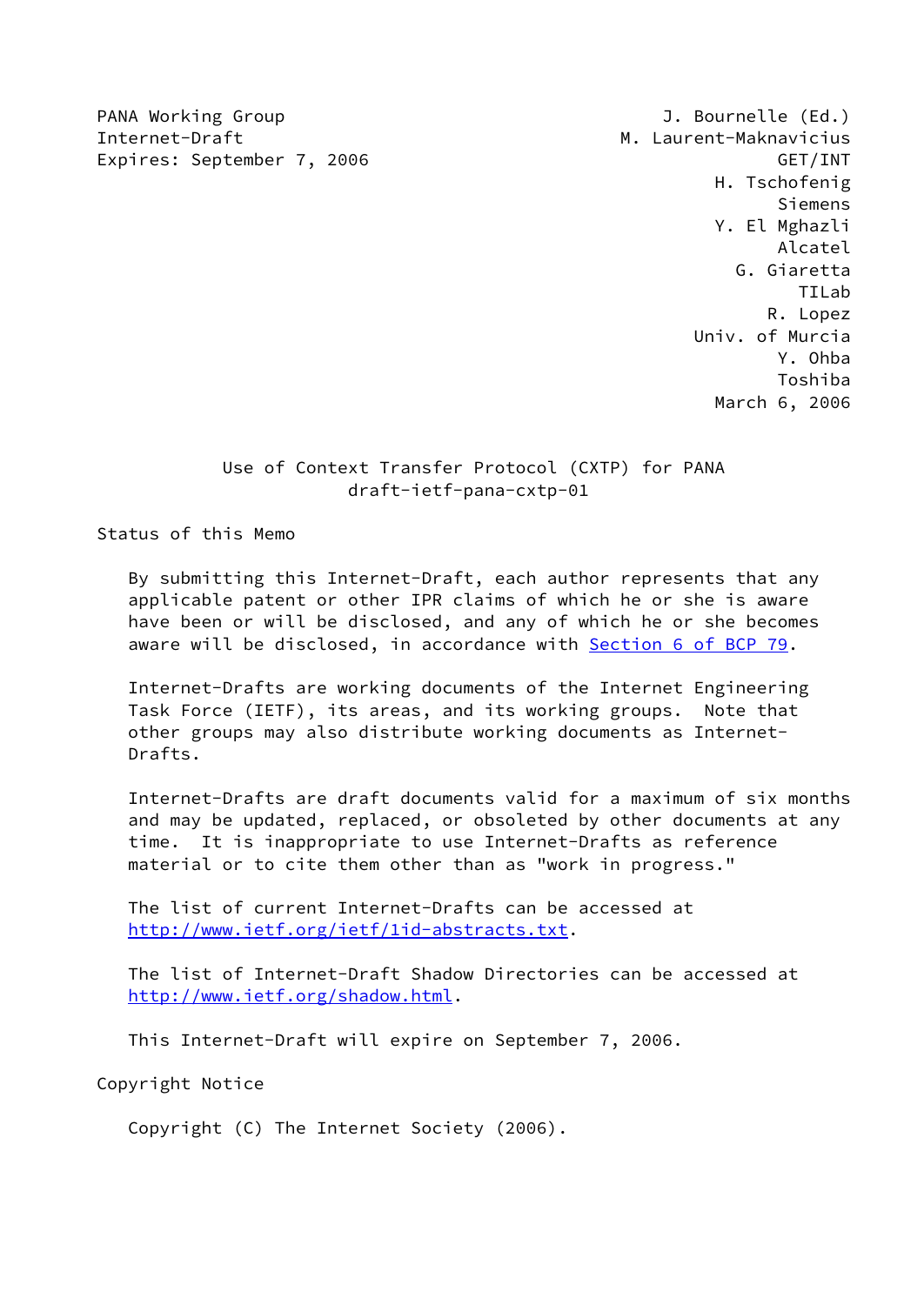# Internet-Draft CXTP for PANA March 2006

# Abstract

 The PANA protocol offers a way to authenticate clients in IP based access networks. However, in roaming environments, IP clients might change of gateways and new EAP authentication from scratch may occur. The present document describes a solution based on the Context Transfer Protocol (CXTP) to enhance IP handover in mobile environments. Note that only the intra-domain case is considered. This protocol can recover the previously established PANA security context from previous PANA Authentication Agent.

# Table of Contents

| Problem Statement $\ldots \ldots \ldots \ldots \ldots \ldots$<br>1.1.                                        |  |  |
|--------------------------------------------------------------------------------------------------------------|--|--|
| Conventions Used in This Document $\cdots$ 3<br>1.2.                                                         |  |  |
| 1.3.                                                                                                         |  |  |
| Applicability Statement $\ldots \ldots \ldots \ldots \ldots$<br>1.4.                                         |  |  |
|                                                                                                              |  |  |
| 2.1.                                                                                                         |  |  |
| 2.2. Performance limitations in mobile environments $5$                                                      |  |  |
| 2.3. CXTP protocol overview 6                                                                                |  |  |
| $\underline{3}$ . CXTP usage in the PANA framework 8                                                         |  |  |
| The Context Transfer Request Message $\frac{9}{2}$<br>3.1.                                                   |  |  |
| $3.2$ . The Context Transfer Data Message 10                                                                 |  |  |
| Conditions to Perform the Transfer 13<br>$\overline{4}$ .                                                    |  |  |
| $\overline{5}$ .<br>Security considerations $\ldots \ldots \ldots \ldots \ldots \ldots \ldots \frac{14}{14}$ |  |  |
| 6.                                                                                                           |  |  |
| $\overline{1}$ .                                                                                             |  |  |
| 8.                                                                                                           |  |  |
| 8.1. Changes from 00 to 01 17                                                                                |  |  |
|                                                                                                              |  |  |
| 9.1. Normative References 18                                                                                 |  |  |
| <u>9.2</u> . Informative References 1 <u>8</u>                                                               |  |  |
|                                                                                                              |  |  |
| Intellectual Property and Copyright Statements 21                                                            |  |  |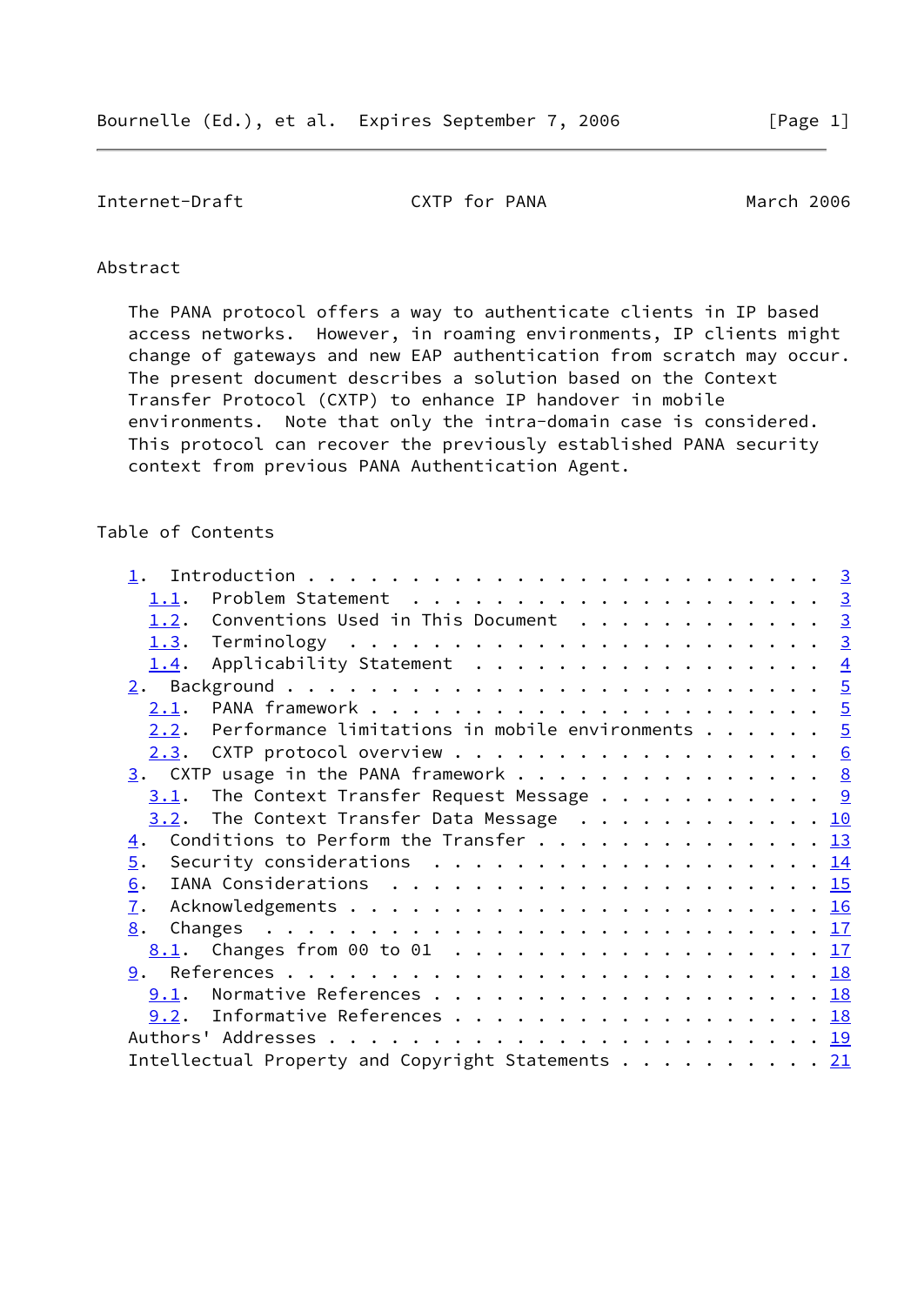Bournelle (Ed.), et al. Expires September 7, 2006 [Page 2]

<span id="page-2-1"></span>Internet-Draft CXTP for PANA March 2006

- <span id="page-2-0"></span>[1](#page-2-0). Introduction
- <span id="page-2-2"></span>[1.1](#page-2-2). Problem Statement

In IP based access network, PANA [\[I-D.ietf-pana-pana\]](#page-19-4) may be used as a front-end to a AAA architecture in order to authenticate users before granting them access to the resources. For this purpose, it uses EAP which offers a variety of authentication methods. In a shared medium, this is typically accomplished with the help of cryptographic mechanisms. Note that this type of cryptographic mechanism prevents a malicious node from sending packet to the network and thereby authenticating each data packet. In addition, encryption is often enabled to prevent eavesdropping.

While roaming, the PANA client might change its access router. In some cases and without extensions to PANA, the PaC has to restart a new PANA protocol exchange to authenticate itself to the network. This authentication may need to execute the EAP exchange from scratch.

 In this document, we analyse the interaction between the framework defined in [[RFC4067\]](https://datatracker.ietf.org/doc/pdf/rfc4067) and PANA. In particular, we define what should be transferred (i.e. the PANA context).

 Rough consensus in the PANA working group leaded to the solution where the transfer occurs between authentication agents, according to the recommendations in  $[I-D.iett-pana-mobopts]$ .

<span id="page-2-3"></span>[1.2](#page-2-3). Conventions Used in This Document

 The key words "MUST", "MUST NOT", "REQUIRED", "SHALL", "SHALL NOT", "SHOULD", "SHOULD NOT", "RECOMMENDED", "MAY", and "OPTIONAL" in this document are to be interpreted as described in [RFC 2119 \[RFC2119](https://datatracker.ietf.org/doc/pdf/rfc2119)].

<span id="page-2-4"></span>[1.3](#page-2-4). Terminology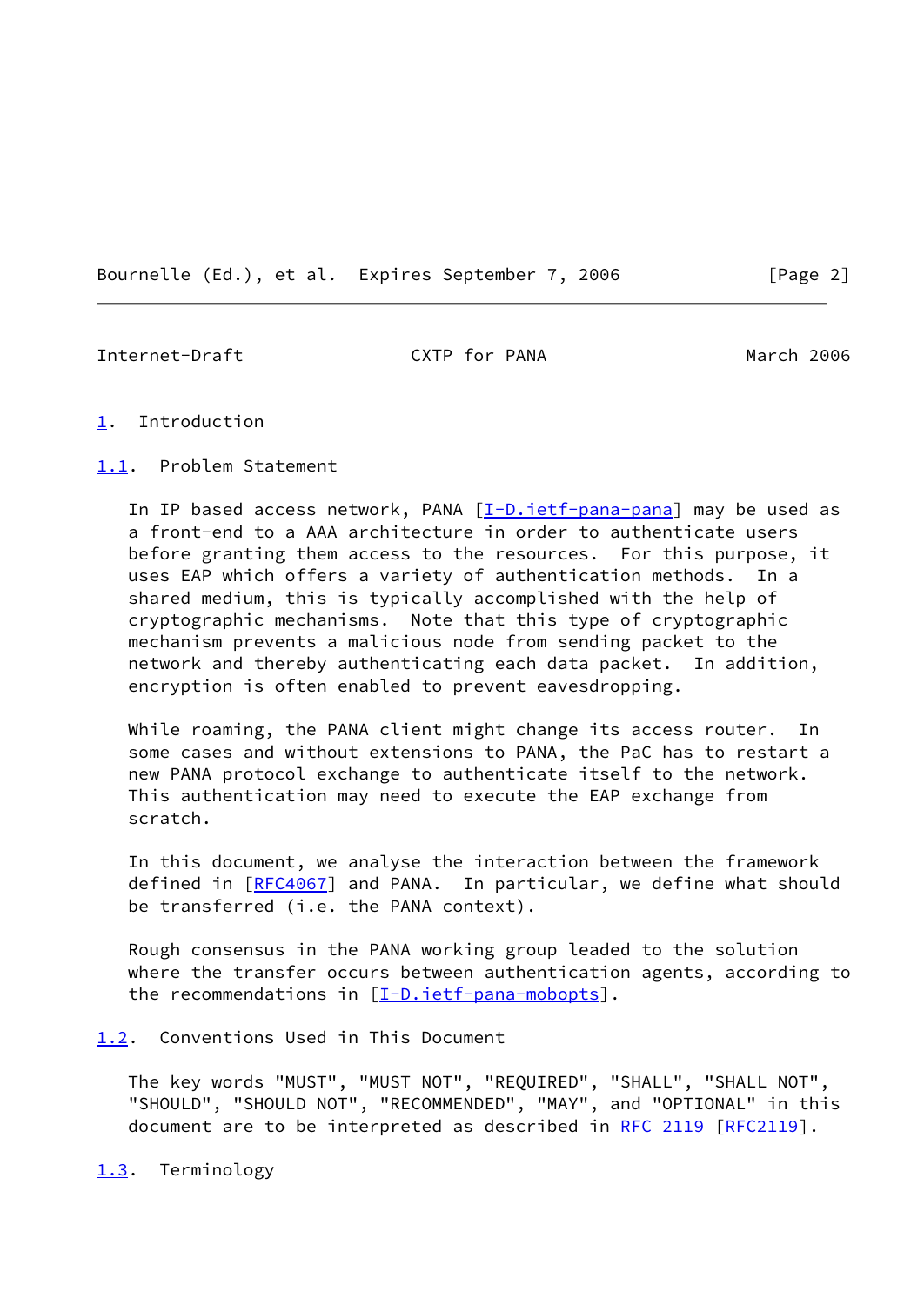Most of the terms are defined in the PANA  $[I-D.iet f-pana-pana]$  and CXTP [\[RFC4067](https://datatracker.ietf.org/doc/pdf/rfc4067)] specifications:

- nAR New Access Router. The router to which the PaC attaches after the handover.
- pAR Previous Access Router. The router to which the PaC was attached before the handover.

Bournelle (Ed.), et al. Expires September 7, 2006 [Page 3]

<span id="page-3-0"></span>Internet-Draft CXTP for PANA March 2006

CTAA Context Transfer Activate Acknowledge.

CTAR Context Transfer Activate Request.

CTD Context Transfer Data.

CXTP Context Transfer Protocol.

EP Enforcement Point. (PANA term)

FPT Feature Profile Type (CXTP term).

- PaC PANA Client. A mobile node (MN) using a PANA protocol implementation to authenticate itself to the network.
- PAA PANA Authentication Agent. The access network (server) side entity of the PANA protocol. A PAA is in charge of interfacing with the PaCs for authenticating and authorizing them for the network access service.

nPAA New PANA Authentication Agent. The PAA in charge of the subnet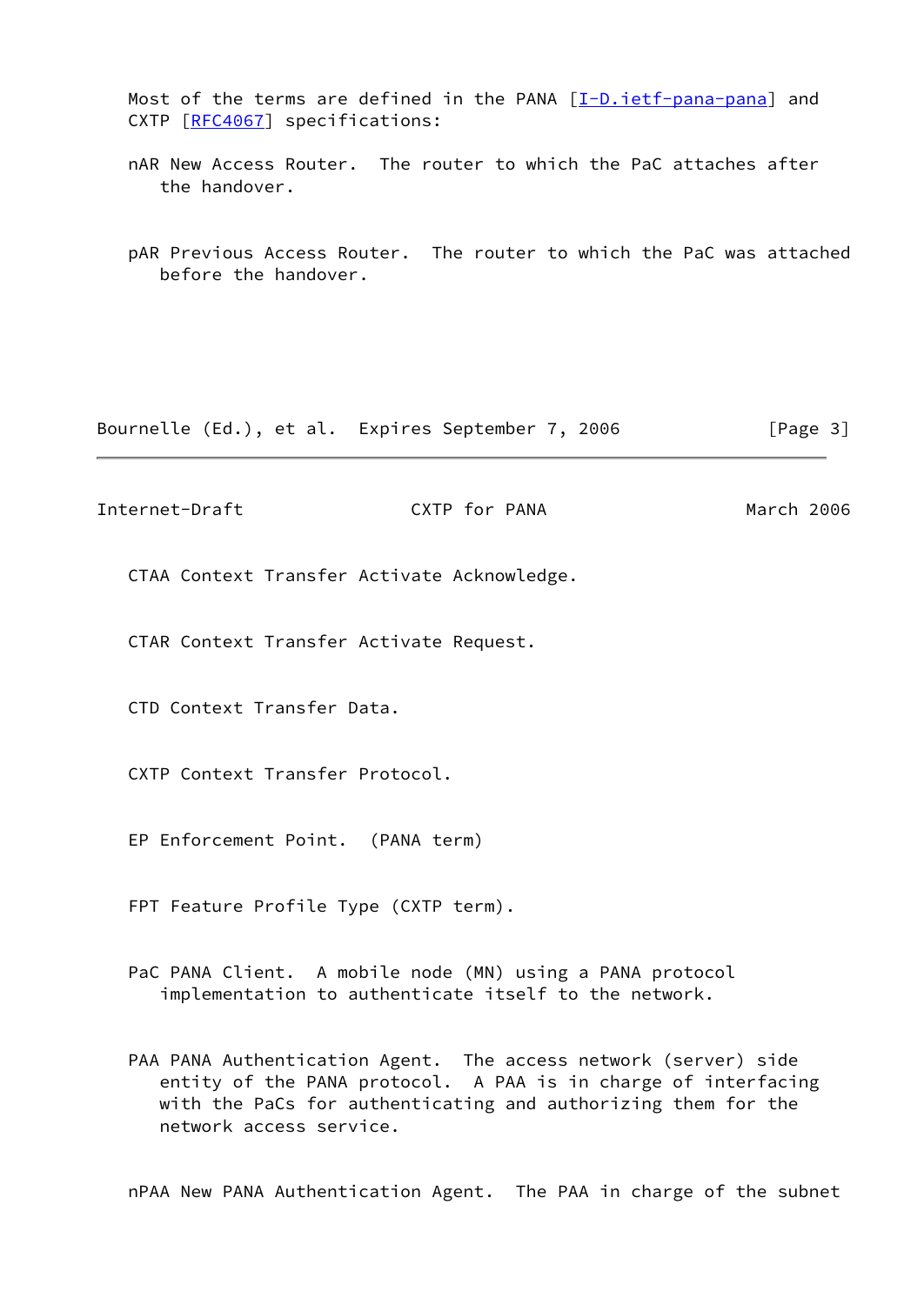to which the PaC is attached after the handover.

 pPAA Previous PANA Authentication Agent. The PaC's default PAA prior to handover.

PANA Protocol for Carrying Network Authentication for Network Access

## <span id="page-4-0"></span>[1.4](#page-4-0). Applicability Statement

 This document defines use of CXTP for the PANA protocol. However, the specification is not fully compliant with CXTP. For this reason, this proposal MUST only be used to transfer PANA context.

Bournelle (Ed.), et al. Expires September 7, 2006 [Page 4]

<span id="page-4-2"></span>Internet-Draft CXTP for PANA March 2006

## <span id="page-4-1"></span>[2](#page-4-1). Background

 This section gives basic information on PANA framework and CXTP protocol. The intent here is to further explain the context being referred to and the terminology used in the remaining of the document.

# <span id="page-4-3"></span>[2.1](#page-4-3). PANA framework

 PANA is a protocol that carries EAP over IP/UDP to authenticate users. The PANA Authentication Agent (PAA) is the endpoint of the PANA protocol at the access network. The PAA itself might not be able to authenticate the user by terminating the EAP protocol. Instead the PAA might forward the EAP payloads to the backend AAA infrastructure.

 The Enforcement Point (EP) is an entity which enforces the result of the PANA protocol exchange. The EP might be co-located with the PAA or separated as a stand-alone device. In the latter case, the SNMPv3 protocol [\[I-D.ietf-pana-snmp\]](#page-19-6) is used to communicate between PAA and EP.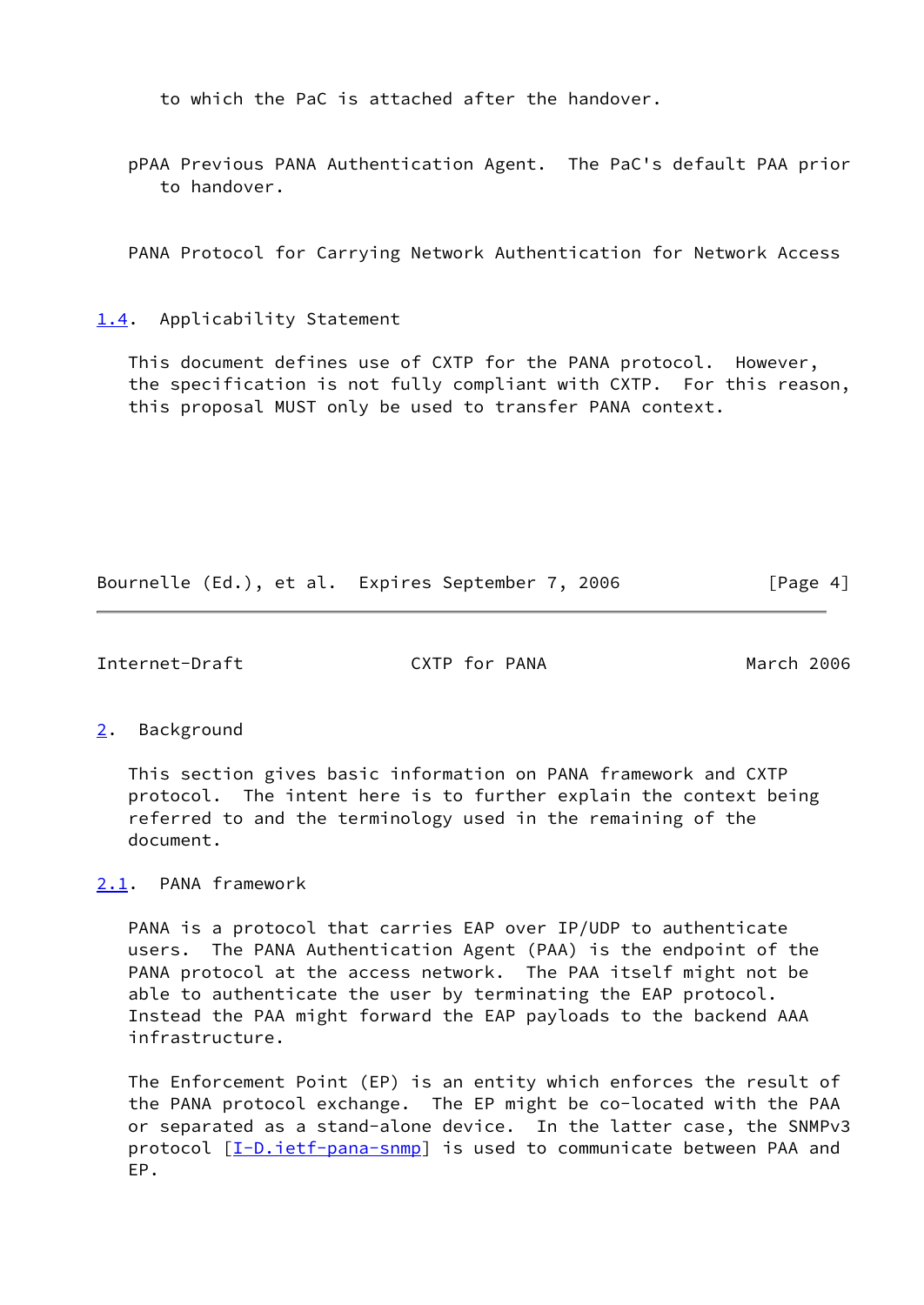A successful EAP authentication exchange results in a PANA security association (PANA SA) if the EAP method was able to derive session keys. In this case, all further PANA messages between PaC and PAA will be authenticated, replay and integrity protected thanks to the AUTH AVP.

<span id="page-5-0"></span>[2.2](#page-5-0). Performance limitations in mobile environments



Figure 1: Example Scenario

 Figure 1 shows an example scenario with a roaming PaC which has been previously authenticated. The PAA is at one IP hop away from PaC; this means that a specific PANA module on a PAA is in charge of one

Bournelle (Ed.), et al. Expires September 7, 2006 [Page 5]

<span id="page-5-2"></span>Internet-Draft CXTP for PANA March 2006

 IP network. After a PaC's IP handover, the PaC changes of IP subnet and of PAA accordingly. The new PAA (nPAA) does not share any context with the PaC. The new EP (nEP) will detect the PaC and will trigger a new PANA authentication phase from scratch. A new authentication phase involving the AAA infrastructure will then occur. Such a signaling can seriously degrade handover performance in term of latency.

 For this reason, we propose to use the Context Transfer Protocol (CXTP) to transfer the PANA context established between the PaC and pPAA to the nPAA.

<span id="page-5-1"></span>[2.3](#page-5-1). CXTP protocol overview

Context Transfer Protocol (CXTP) [\[RFC4067](https://datatracker.ietf.org/doc/pdf/rfc4067)] enables context transfers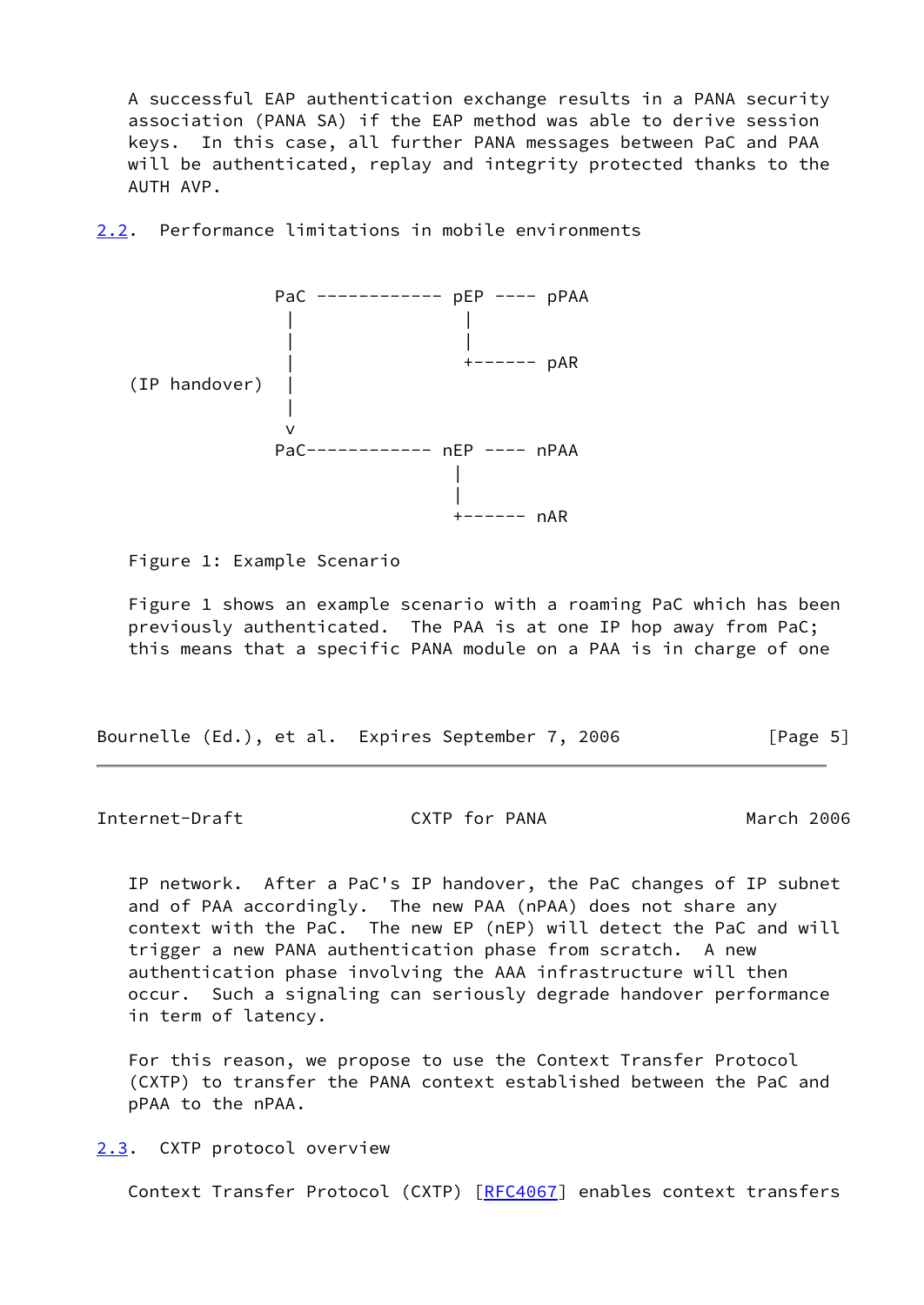between access routers (ARs). The context transfer can be either initiated by a request from the mobile node ("mobile initiated") or at the initiative of either the new or the previous access router ("network initiated"). Furthermore it can be performed prior to handover ("predictive mode") or after the handover ("reactive mode").

 In reactive mode, the MN sends a CT Activate Request (CTAR) to the new AR (nAR) (cf. Figure 2). In this message the MN includes an authorization token: this token is calculated based on a secret shared between the MN and the previous AR (pAR) and it is used in order to authorize the transfer. This means that the MN and the pAR must share a secret. The definition of this secret is out of scope of CXTP. As soon as the nAR receives a CTAR message, it generates a CT-Request message which includes the authorization token and the context to be transferred (i.e. Feature Profile Types). This message is received by the pAR that verifies the authorization token and sends a Context Transfer Data (CTD) message including the requested context.



Bournelle (Ed.), et al. Expires September 7, 2006 [Page 6]

Internet-Draft CXTP for PANA March 2006

Figure 2: CXTP in reactive mode

 In the predictive case, the pAR receives a CTAR message from the MN whose feature contexts are to be transferred. This message provides the IP address of the nAR and an authorization token. The pAR predictively transmits to the nAR a Context Transfer Data (CTD) that contains feature contexts. This message contains also parameters for the nAR to compute an authorization token in order to verify the MN's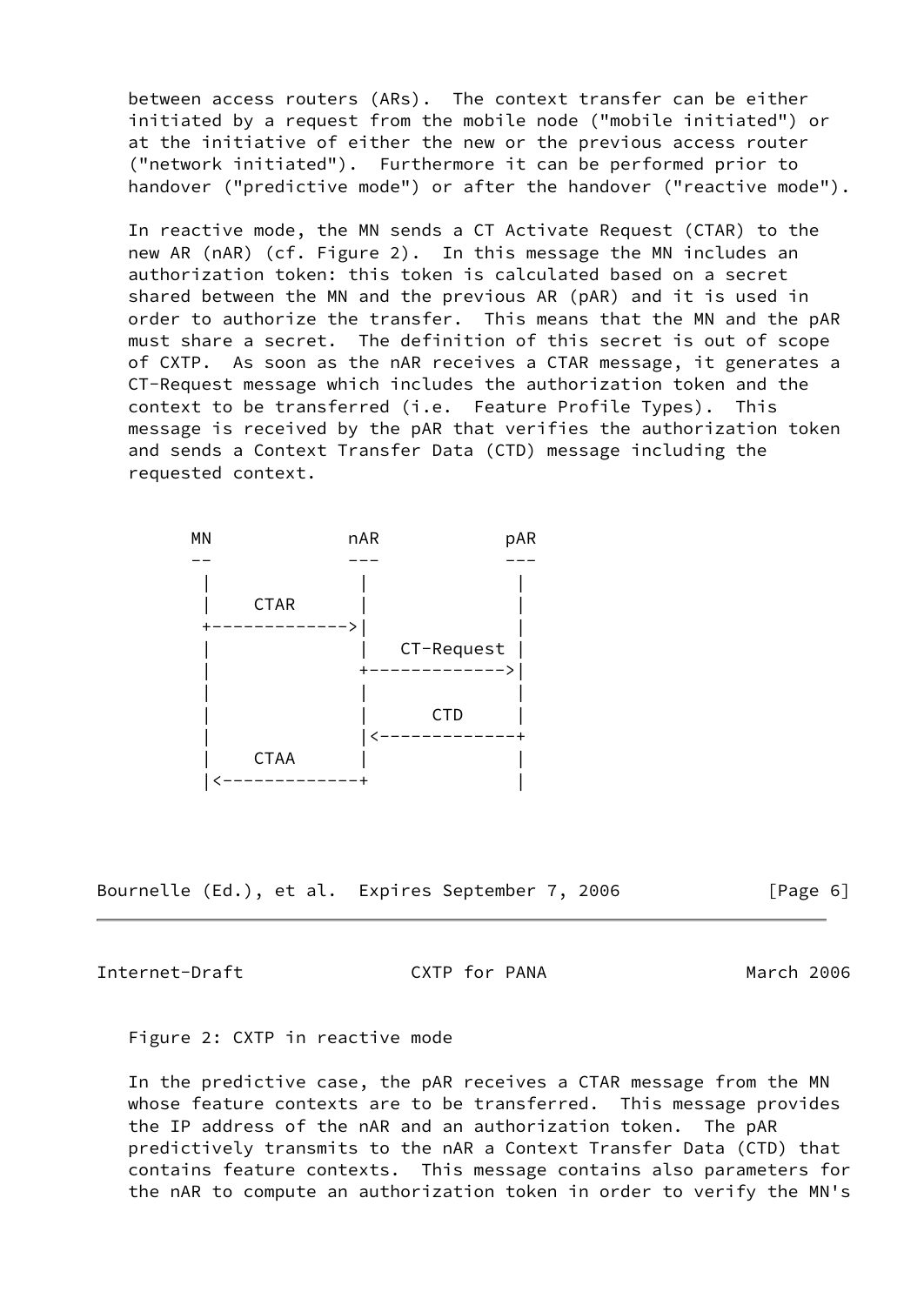token. Regardless the MN sent the CTAR to the pAR, it sends another CTAR message to the nAR in order to ascertain that the context transfer reliably took place. Furthermore in this CTAR the MN includes the authorization token so that the nAR verifies it.

 CXTP messages use Feature Profile Types (FPTs) to identify the way data is organized for a particular feature context. The FPTs are registered in a number space that allows a node to unambiguously determine the type of context and the context parameters present in the protocol messages.

Bournelle (Ed.), et al. Expires September 7, 2006 [Page 7]

<span id="page-7-1"></span>Internet-Draft CXTP for PANA March 2006

<span id="page-7-0"></span>[3](#page-7-0). CXTP usage in the PANA framework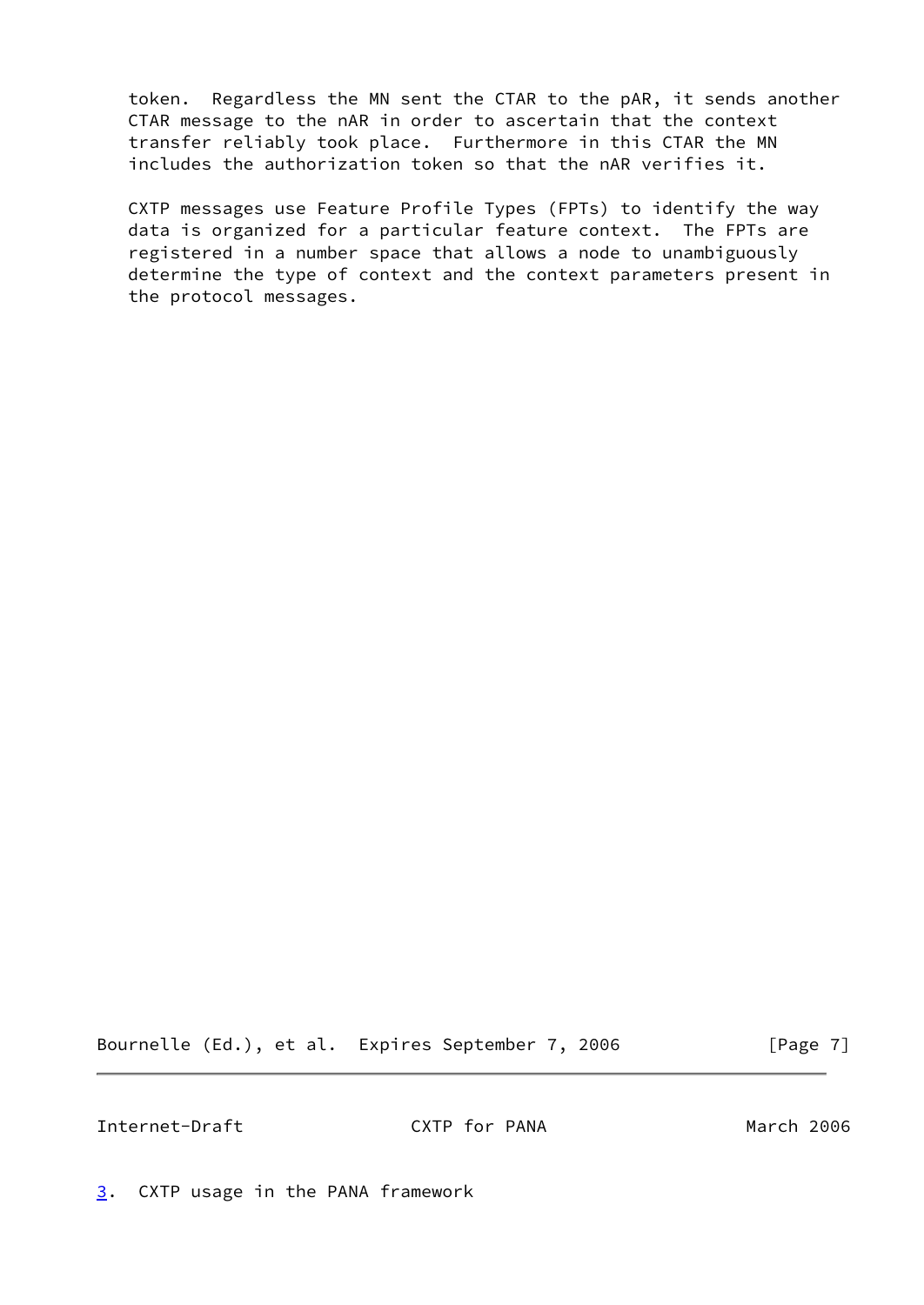The transfer may occur either after or before the handover. From this standpoint, we only consider the reactive mode. This means that the PaC has already performed the handover. Predictive mode is left for further study.

 The solution described here is based on [\[I-D.ietf-pana-mobopts](#page-19-5)]: the transfer is triggered using the PANA signalling and CTD message is used to carry the PANA context.

In the solution proposed by PANA  $[I-D.ietf-pana-mobopts]$ , the PaC does not use CTAR message to request and activate the context. Instead, it replies to PSR message with a PSA message containing the unexpired previous PANA session identifier and a AUTH AVP (cf. Figure 3). This AVP is computed using the PANA\_AUTH\_KEY shared between the PaC and its pPAA.

| PaC. | nPAA           | pPAA |
|------|----------------|------|
|      |                |      |
|      | PSR[PAA_Nonce] |      |
|      |                |      |
|      |                |      |

 PSA[oSession-ID][PaC\_Nonce][AUTH] -------------->

 CT-Request [PSA] ----------------> CTD-PANA <---------------- PBR[nSession-Id][AUTH] <-------------- PBA [AUTH] --------------->

Figure 3: The PANA approach

 The nPAA receives this PSA message and it deduces that it must perform CXTP (because of the Session-Id AVP). It determines the identity of pPAA by looking at the DiameterIdentity part of the PANA session identifier. It sends a CT-Request to the pPAA containing the PSA message and its identity encapsulated in TLVs. The pPAA checks the validity of the PSA message and transfers the PANA context in the CTD message. Then the PANA session continues with a PANA-Bind exchange

Bournelle (Ed.), et al. Expires September 7, 2006 [Page 8]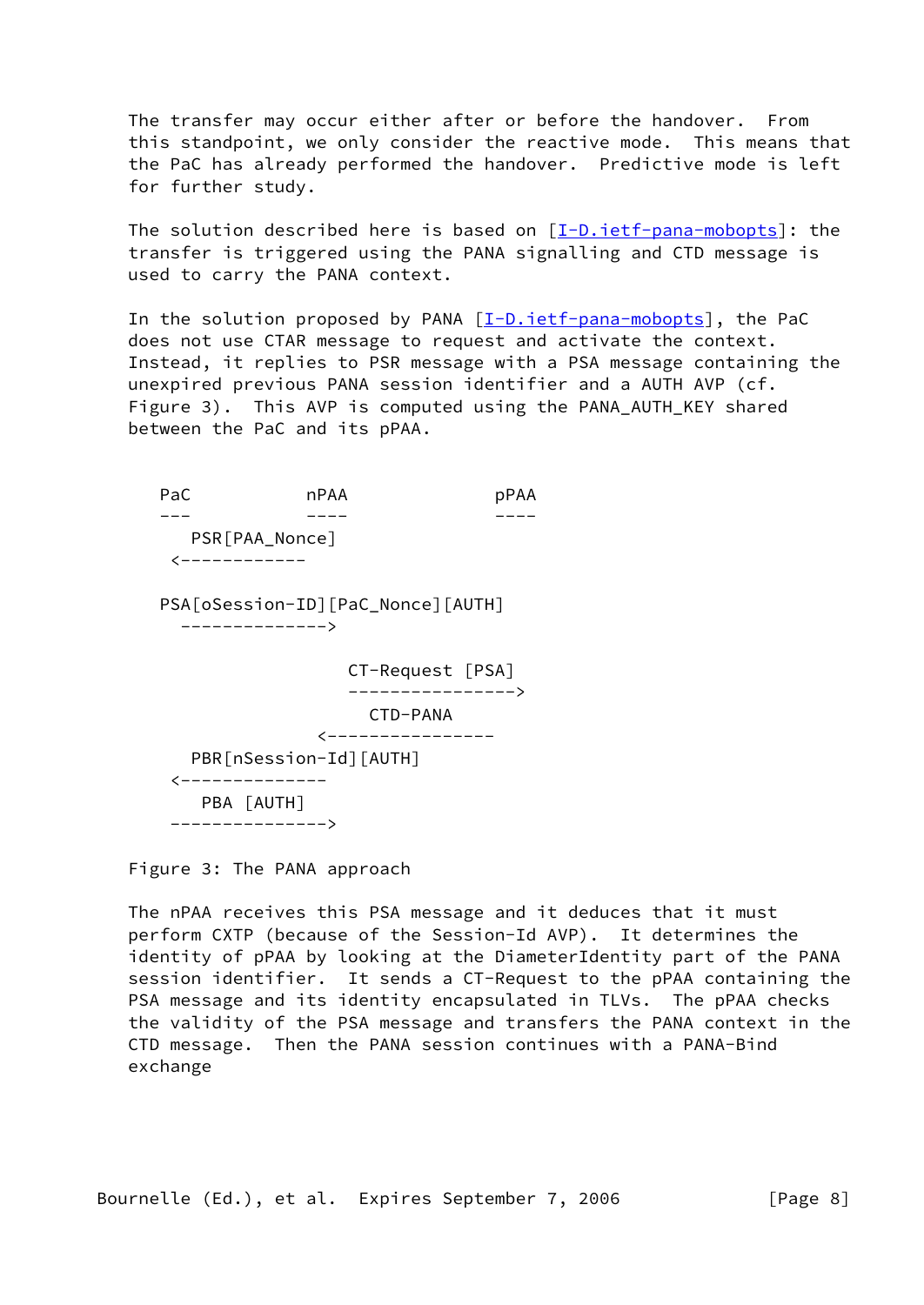<span id="page-9-1"></span><span id="page-9-0"></span>[3.1](#page-9-0). The Context Transfer Request Message

 While receiving the PSA message containg the old Session-Id, the PaC\_Nonce and the AUTH AVP, the nPAA deduces that it must perform a context transfer. For this, it sends a CT-Request message containing its identity and the PSA message.

 The CT-Request message has the following header (cf. Figure 4)[\[RFC4067](https://datatracker.ietf.org/doc/pdf/rfc4067)]:

0 1 2 3 0 1 2 3 4 5 6 7 8 9 0 1 2 3 4 5 6 7 8 9 0 1 2 3 4 5 6 7 8 9 0 1 +-+-+-+-+-+-+-+-+-+-+-+-+-+-+-+-+-+-+-+-+-+-+-+-+-+-+-+-+-+-+-+-+ |Vers.| Type |V| Reserved | Length | +-+-+-+-+-+-+-+-+-+-+-+-+-+-+-+-+-+-+-+-+-+-+-+-+-+-+-+-+-+-+-+-+ Mobile Node's Previous IP Address +-+-+-+-+-+-+-+-+-+-+-+-+-+-+-+-+-+-+-+-+-+-+-+-+-+-+-+-+-+-+-+-+ Sequence Number +-+-+-+-+-+-+-+-+-+-+-+-+-+-+-+-+-+-+-+-+-+-+-+-+-+-+-+-+-+-+-+-+ | MN Authorization Token | +-+-+-+-+-+-+-+-+-+-+-+-+-+-+-+-+-+-+-+-+-+-+-+-+-+-+-+-+-+-+-+-+ Next Requested Context Data Block (if present) +-+-+-+-+-+-+-+-+-+-+-+-+-+-+-+-+-+-+-+-+-+-+-+-+-+-+-+-+-+-+-+-+ ~ ........ ~ +-+-+-+-+-+-+-+-+-+-+-+-+-+-+-+-+-+-+-+-+-+-+-+-+-+-+-+-+-+-+-+-+

Figure 4: CT-Request Header

 The 'V' flag is normally used to indicate if the packet contains an IPv4 or an IPv6 address in the Mobile Node's Previous IP Address field. In this specification, the PANA Client is identified by the previous PANA Session-ID that it shared with the previous PAA. This information is sent in the PSA message used to trigger the transfer. For this reason, the 'V' flag is not used and MUST be set to '0'.

 However, in order to match response to request, the nPAA uses the Mobile Node's Previous IP Address as an identifier field. This field MUST have a length of 32 bits.

 In CXTP, the authorization of the transfer is done through the use of the MN Authorization Token. In this specification, the pPAA authorizes the transfer using the PSA message sent by the nPAA. For this reason, this field is no longer present.

As explained above, the nPAA sends its identity and the PSA message.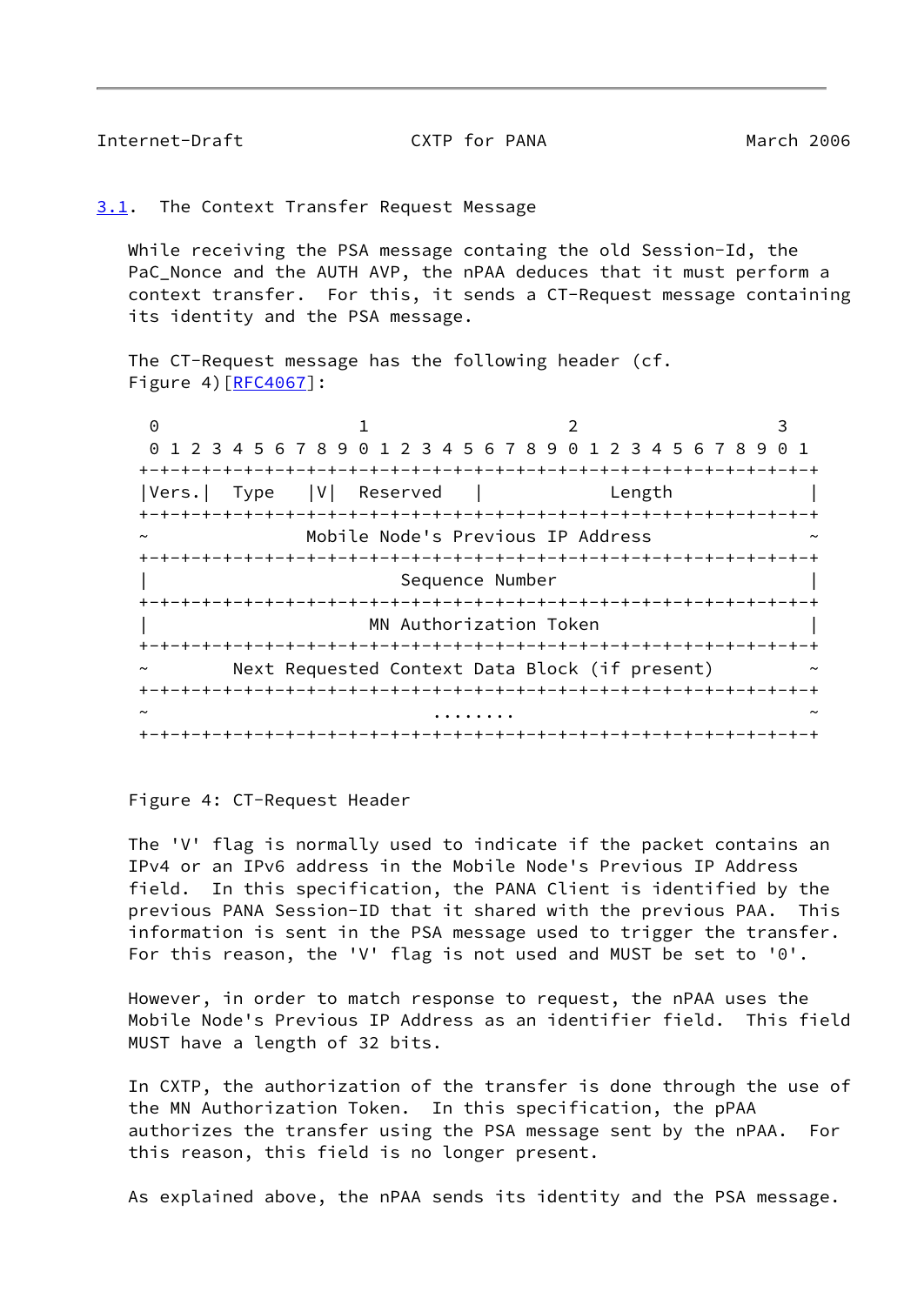These data are sent in a Context Data Block (CDB).

Bournelle (Ed.), et al. Expires September 7, 2006 [Page 9]

<span id="page-10-0"></span>Internet-Draft CXTP for PANA March 2006

The Context Data Block header is represented Figure 5) [\[RFC4067](https://datatracker.ietf.org/doc/pdf/rfc4067)]:

0 1 2 3 0 1 2 3 4 5 6 7 8 9 0 1 2 3 4 5 6 7 8 9 0 1 2 3 4 5 6 7 8 9 0 1 +-+-+-+-+-+-+-+-+-+-+-+-+-+-+-+-+-+-+-+-+-+-+-+-+-+-+-+-+-+-+-+-+ Feature Profile Type (FPT) | Length |P| Reserved | +-+-+-+-+-+-+-+-+-+-+-+-+-+-+-+-+-+-+-+-+-+-+-+-+-+-+-+-+-+-+-+-+ Presence Vector (if  $P = 1$ ) +-+-+-+-+-+-+-+-+-+-+-+-+-+-+-+-+-+-+-+-+-+-+-+-+-+-+-+-+-+-+-+-+  $\sim$  decreases and  $\sim$  Data  $\sim$ +-+-+-+-+-+-+-+-+-+-+-+-+-+-+-+-+-+-+-+-+-+-+-+-+-+-+-+-+-+-+-+-+

Figure 5: Context Data Block

 The FPT indicates the type of data in the data field. The FPT in the case of PANA is TBD. The length field indicates the length of the CDB in 8 octets words, including the first 4 octets starting from FPT. The Presence Vector is not used in this specification.

 In the CT-Request message, the nPAA gives both its identity (DiameterIdentity) and the PSA message received from the PaC. For this reason, one use Type-Length-Value (TLV) packets format to carry these two informations.

The TLV packet header format is shown in Figure 6

|  |  | 0 1 2 3 4 5 6 7 8 9 0 1 2 3 4 5 6 7 8 9 0 1 2 3 4 5 6 7 8 9 0 1 |  |  |  |  |  |  |  |  |       |  |  |  |  |  |
|--|--|-----------------------------------------------------------------|--|--|--|--|--|--|--|--|-------|--|--|--|--|--|
|  |  |                                                                 |  |  |  |  |  |  |  |  |       |  |  |  |  |  |
|  |  | Type   Length                                                   |  |  |  |  |  |  |  |  | Value |  |  |  |  |  |
|  |  |                                                                 |  |  |  |  |  |  |  |  |       |  |  |  |  |  |

Figure 6: TLV header

 The field Type indicates either nPAA's identity (Type=0x01) or the PSA message (Type=0x02). The field Length indicates the length of the Value without padding in TBD octets. The field Value contains nPAA's identity (if Type=Ox01) or the PSA message (if Type=0x02).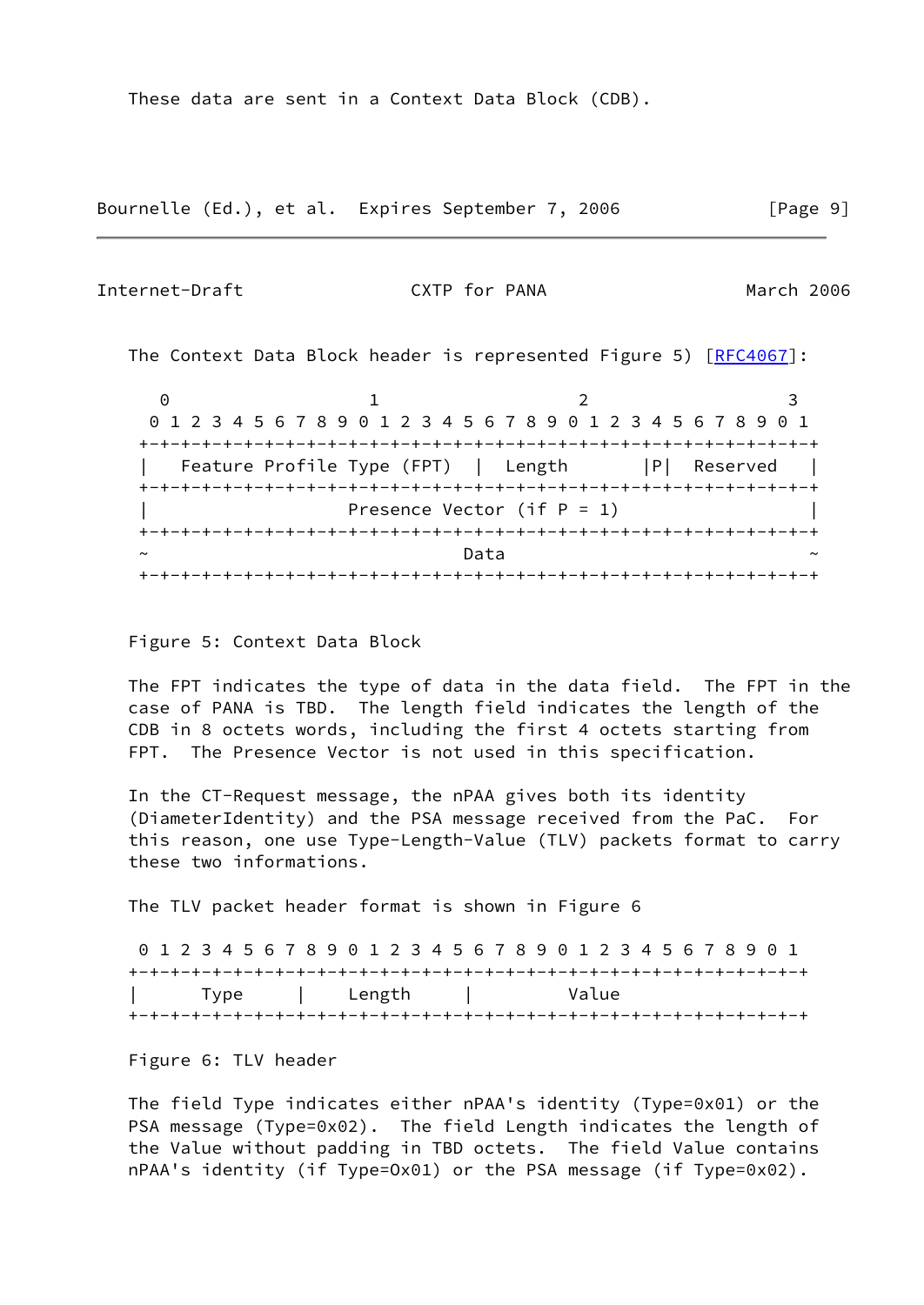#### <span id="page-11-0"></span>[3.2](#page-11-0). The Context Transfer Data Message

 The Context Transfer Data Message is the message sent from the pPAA to the nPAA in response to a CT-Request. This message carries the PANA context.

The CTD message header (as defined in [[RFC4067](https://datatracker.ietf.org/doc/pdf/rfc4067)]) is shown on Figure 7

Bournelle (Ed.), et al. Expires September 7, 2006 [Page 10]

Internet-Draft CXTP for PANA March 2006

 $0$  1 2 3 0 1 2 3 4 5 6 7 8 9 0 1 2 3 4 5 6 7 8 9 0 1 2 3 4 5 6 7 8 9 0 1 +-+-+-+-+-+-+-+-+-+-+-+-+-+-+-+-+-+-+-+-+-+-+-+-+-+-+-+-+-+-+-+-+ |Vers.| Type |V|A| Reserved | Length | +-+-+-+-+-+-+-+-+-+-+-+-+-+-+-+-+-+-+-+-+-+-+-+-+-+-+-+-+-+-+-+-+ Elapsed Time (in milliseconds) +-+-+-+-+-+-+-+-+-+-+-+-+-+-+-+-+-+-+-+-+-+-+-+-+-+-+-+-+-+-+-+-+ Mobile Node's Previous Care-of Address +-+-+-+-+-+-+-+-+-+-+-+-+-+-+-+-+-+-+-+-+-+-+-+-+-+-+-+-+-+-+-+-+ ^ Algorithm  $|$  Key Length +-+-+-+-+-+-+-+-+-+-+-+-+-+-+-+-+-+-+-+-+-+-+-+-+-+-+-+-+-+-+-+-+ PCTD | Key | only +-+-+-+-+-+-+-+-+-+-+-+-+-+-+-+-+-+-+-+-+-+-+-+-+-+-+-+-+-+-+-+-+ V First Context Data Block +-+-+-+-+-+-+-+-+-+-+-+-+-+-+-+-+-+-+-+-+-+-+-+-+-+-+-+-+-+-+-+-+ Next Context Data Block +-+-+-+-+-+-+-+-+-+-+-+-+-+-+-+-+-+-+-+-+-+-+-+-+-+-+-+-+-+-+-+-+ ~ ........ ~ +-+-+-+-+-+-+-+-+-+-+-+-+-+-+-+-+-+-+-+-+-+-+-+-+-+-+-+-+-+-+-+-+

Figure 7: CTD header

 The pPAA MUST copy the identifier sent by the nPAA in the MN's Previous Care-of Address field of the CT-Request message in the corresponding field of the CTD message.

 As the predictive case is not considered in this current specification, the fields corresponding to PCTD are not used.

 The Context Data Block contains the PANA context sent from pPAA to the nPAA and is defined below.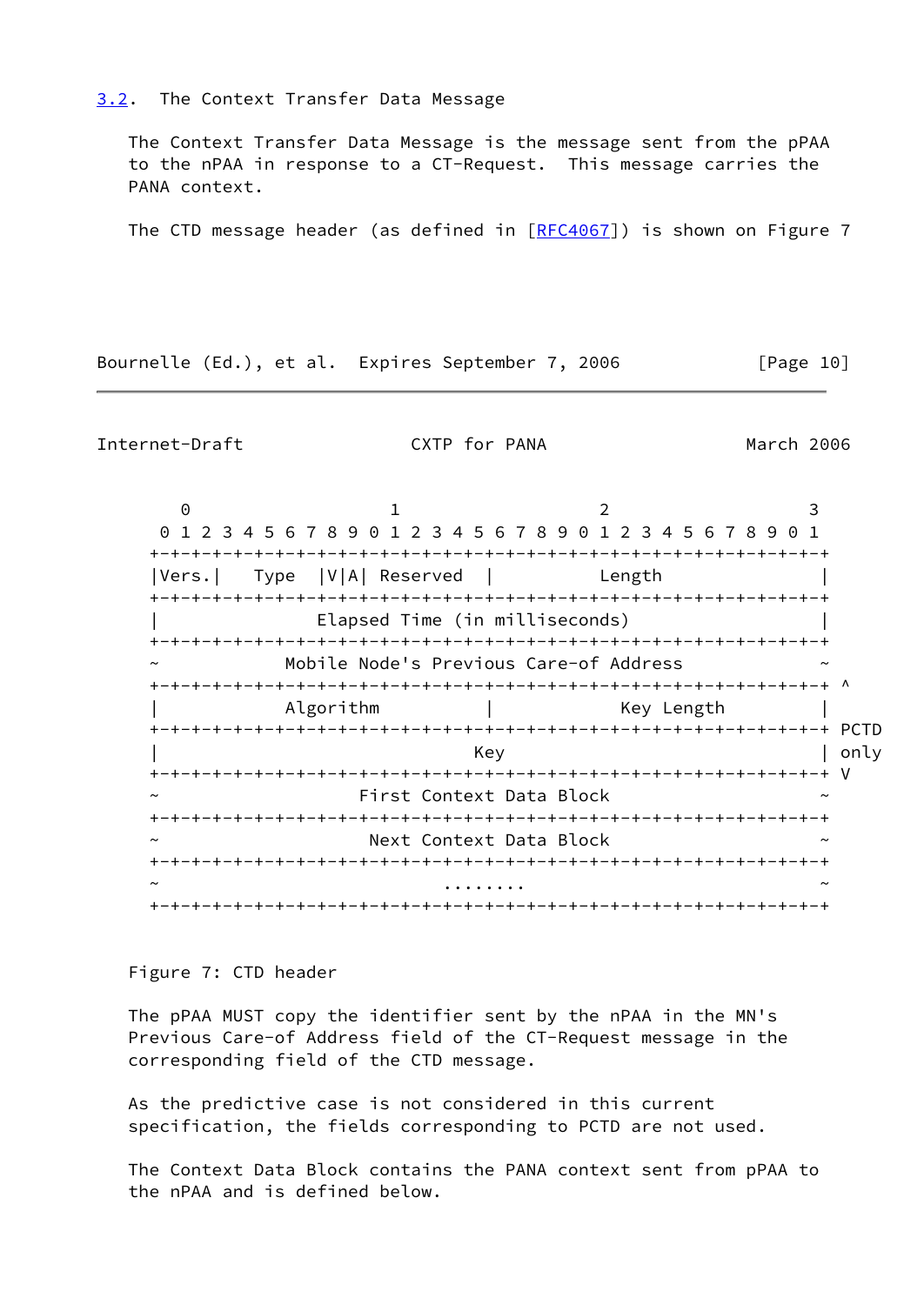The PANA Context is what should be transferred between the two PAAs to avoid re-authentication from scratch. The attributes described in [\[I-D.ietf-pana-pana\]](#page-19-4) list elements that could constitute the PANA context at PAA. However some of these data are specific to the pPAA and as such does not need to be transferred.

Figure 8 summarizes the PANA Context.

Bournelle (Ed.), et al. Expires September 7, 2006 [Page 11]

Internet-Draft CXTP for PANA March 2006

| Data                                       | Type       | Length            |
|--------------------------------------------|------------|-------------------|
| Session-Lifetime   Unsigned32<br>Remaining |            | Fixed             |
| AAA-Key-int                                | UTF8String | Fixed (64 octets) |

Figure 8: The PANA Context

Data have the following meanings:

 Session-Lifetime: The authentication phase also determines the PANA session lifetime when authorization succeeds. This value is included in Session-Lifetime AVP. In Diameter [[RFC3588](https://datatracker.ietf.org/doc/pdf/rfc3588)], this AVP (Session-Timeout) is of type Unsigned32 and contains the maximum number of seconds of service to be provided to the user before session termination. Note that the value forwarded to the new PAA needs to reflect the already 'consumed' session lifetime. This helps to avoid problems where roaming is used to reset the lifetime when re-attaching at a new PAA. It must be assured that the sum of the individual session lifetimes is never greater than the initially communicated lifetime (type: Unsigned32, length: 4).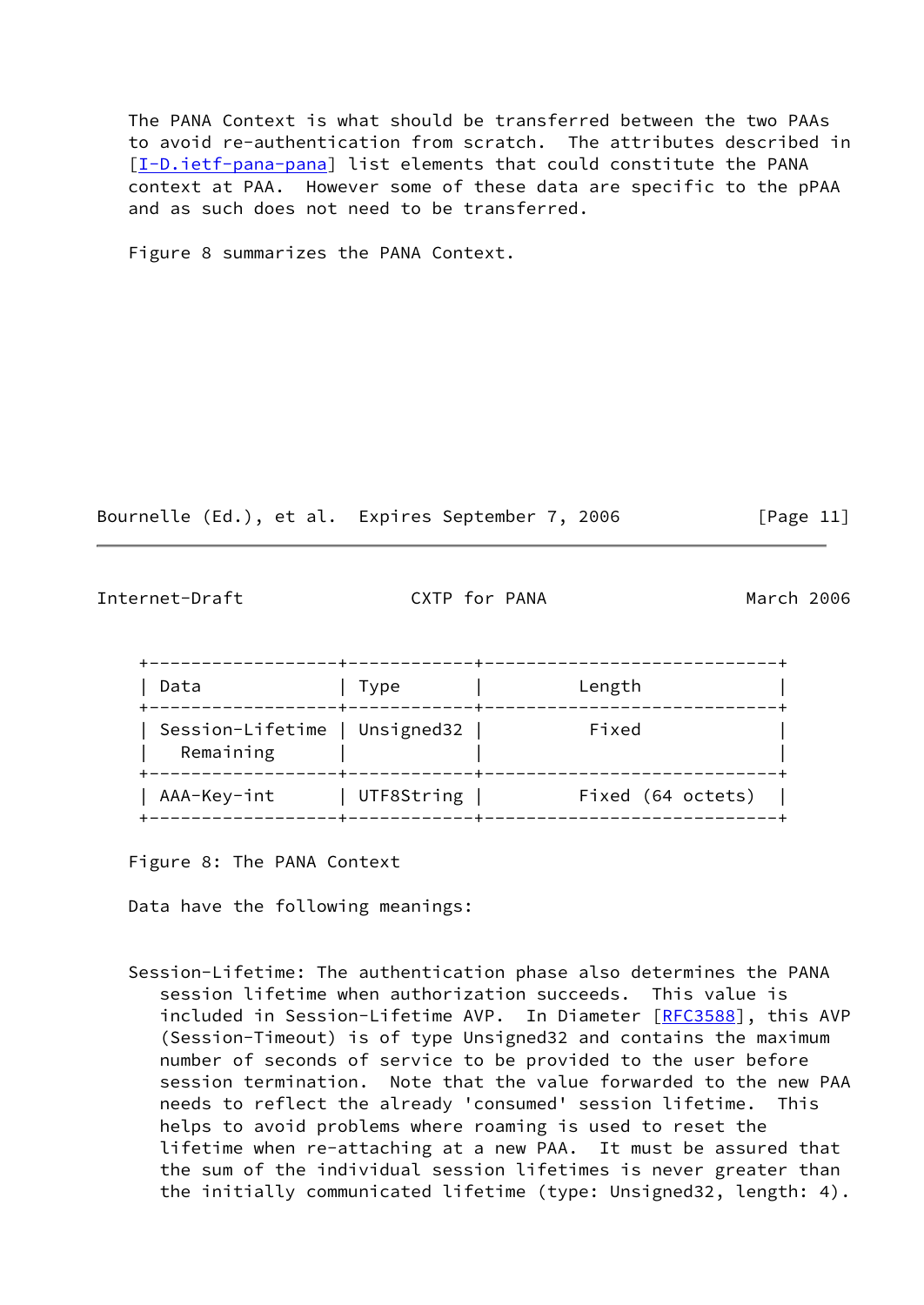For this reason, the pPAA provides to the nPAA the remaining Session-Lifetime.

AAA-Key-int: cf. [[I-D.ietf-pana-mobopts\]](#page-19-5).

Bournelle (Ed.), et al. Expires September 7, 2006 [Page 12]

<span id="page-13-1"></span>Internet-Draft CXTP for PANA March 2006

<span id="page-13-0"></span>[4](#page-13-0). Conditions to Perform the Transfer

 In this section, we list conditions and recommendations to perform a PANA context transfer between two PAAs. This list is mostly inherited from [\[I-D.aboba-802-context](#page-19-7)]:

- o Homogeneous PAA's device deployment within a single administrative domain.
- o This solution only considers intradomain scenario.
- o Entities engaged in the context transfer should authenticate to each other. For this purpose, CXTP indicates that IPsec ESP must be used in order to provide connectionless integrity, data origin authentication and confidentiality protection. Thus pPAA and nPAA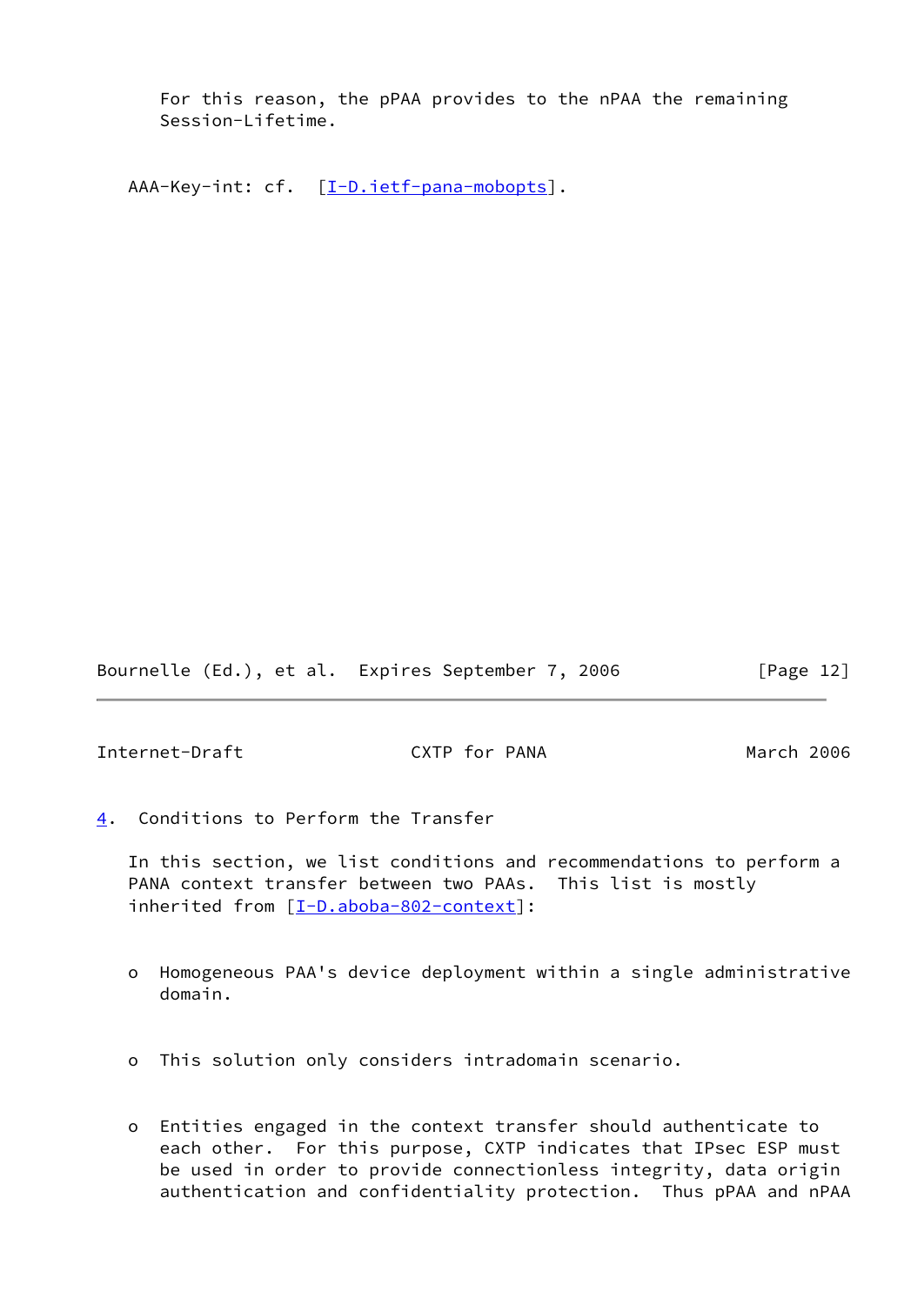should have IPsec SAs to protect CXTP messages.

- o The nPAA should not obtain keys used to encrypt traffic between PaC and pEP. This traffic may be encrypted at layer 2 or at layer 3.
- o The new key (AAA-Key-new) derived between PaC and nPAA is based on Nonces exchanged during PANA-Start-Exchange. For this reason, the proposed solution only work with PANA Stateful Discovery mechanism.

Bournelle (Ed.), et al. Expires September 7, 2006 [Page 13]

<span id="page-14-1"></span>Internet-Draft CXTP for PANA March 2006

<span id="page-14-0"></span>[5](#page-14-0). Security considerations

 This document deals with interaction between the Seamoby Context Transfer Protocol and PANA. Therefore, all security considerations described in [\[RFC4067](https://datatracker.ietf.org/doc/pdf/rfc4067)], in [[I-D.ietf-pana-pana\]](#page-19-4) and in [I-D.ietfpana-mobopts] also apply here.

 The approach described in this document considers only the intra domain scenario. This means that the PAAs involved in the context transfer belong to the same administrative domain. Therefore, at this stage the inter-domain scenario is out of scope.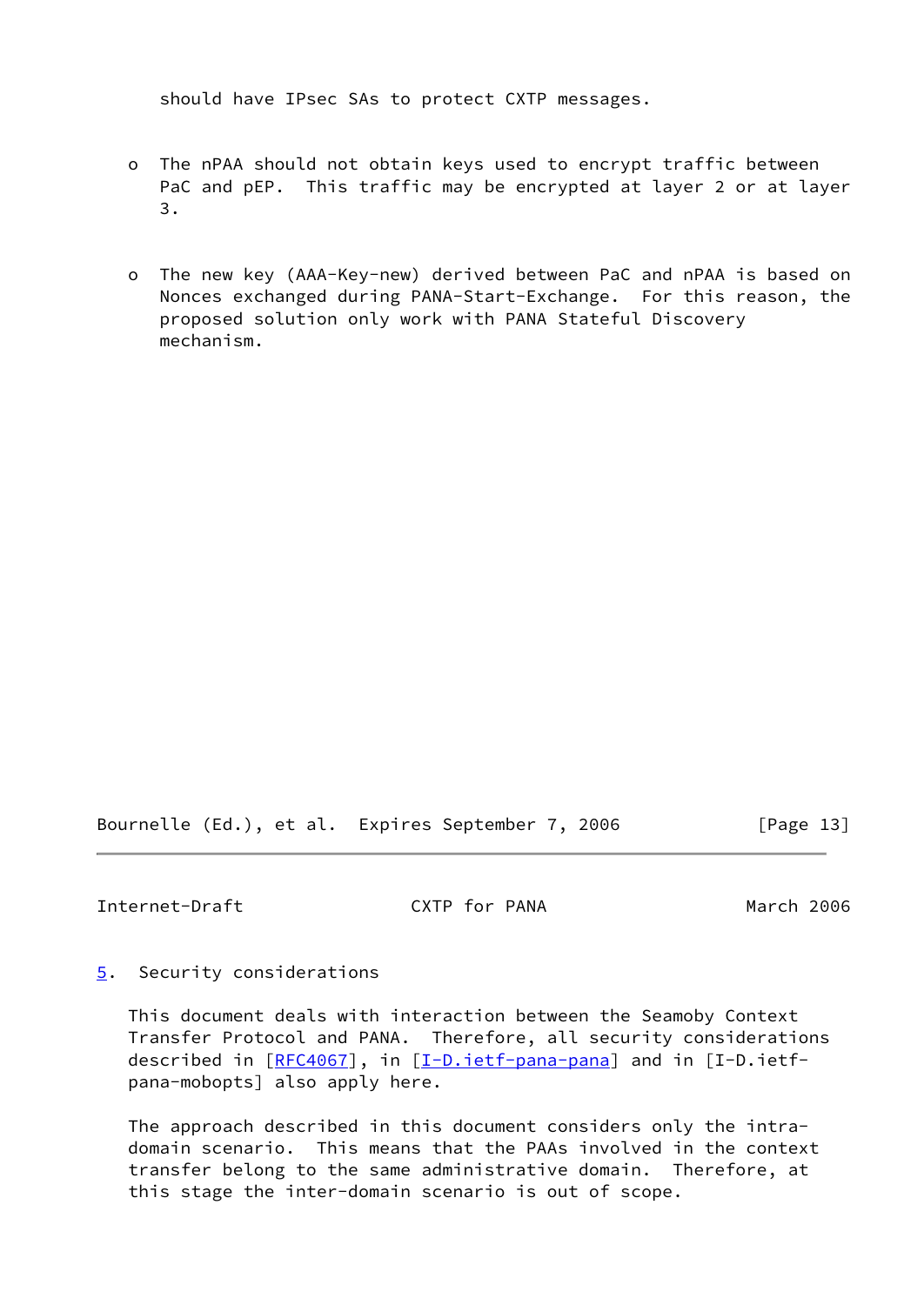As described in [\[RFC4067](https://datatracker.ietf.org/doc/pdf/rfc4067)] IPsec ESP must be used to protect CXTP messages between PAAs. In order to avoid the introduction of additional latency due to the need for establishment of a secure channel between the context transfer peers, the two PAAs should establish such a secure channel in advance. The mechanism used by the PAAs to establish such a channel is out of the scope of this draft: for example, IKE [\[RFC2409](https://datatracker.ietf.org/doc/pdf/rfc2409)] with pre-shared key authentication might be used.

Bournelle (Ed.), et al. Expires September 7, 2006 [Page 14]

<span id="page-15-1"></span>Internet-Draft CXTP for PANA March 2006

<span id="page-15-0"></span>[6](#page-15-0). IANA Considerations

TBD for FPT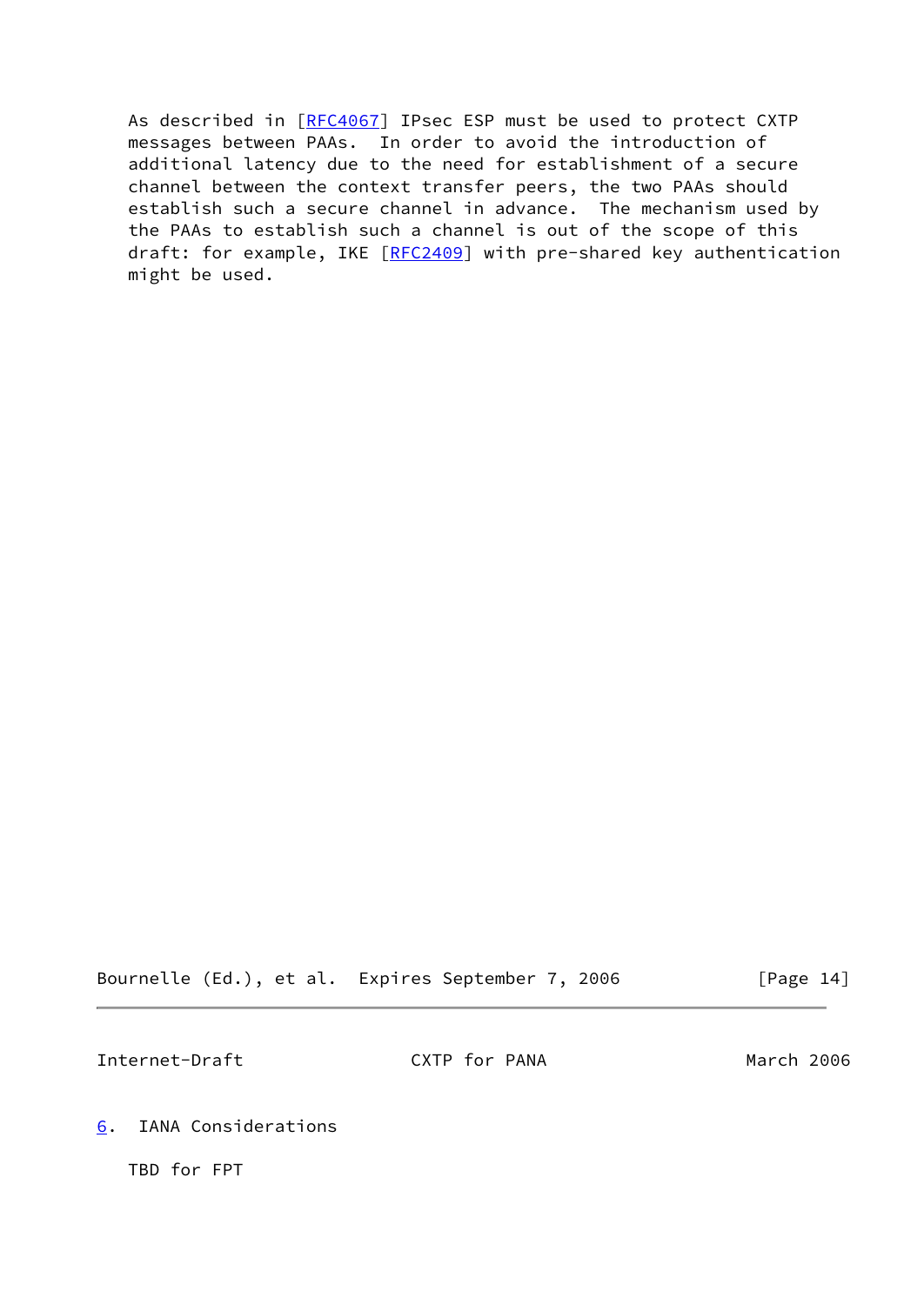Bournelle (Ed.), et al. Expires September 7, 2006 [Page 15]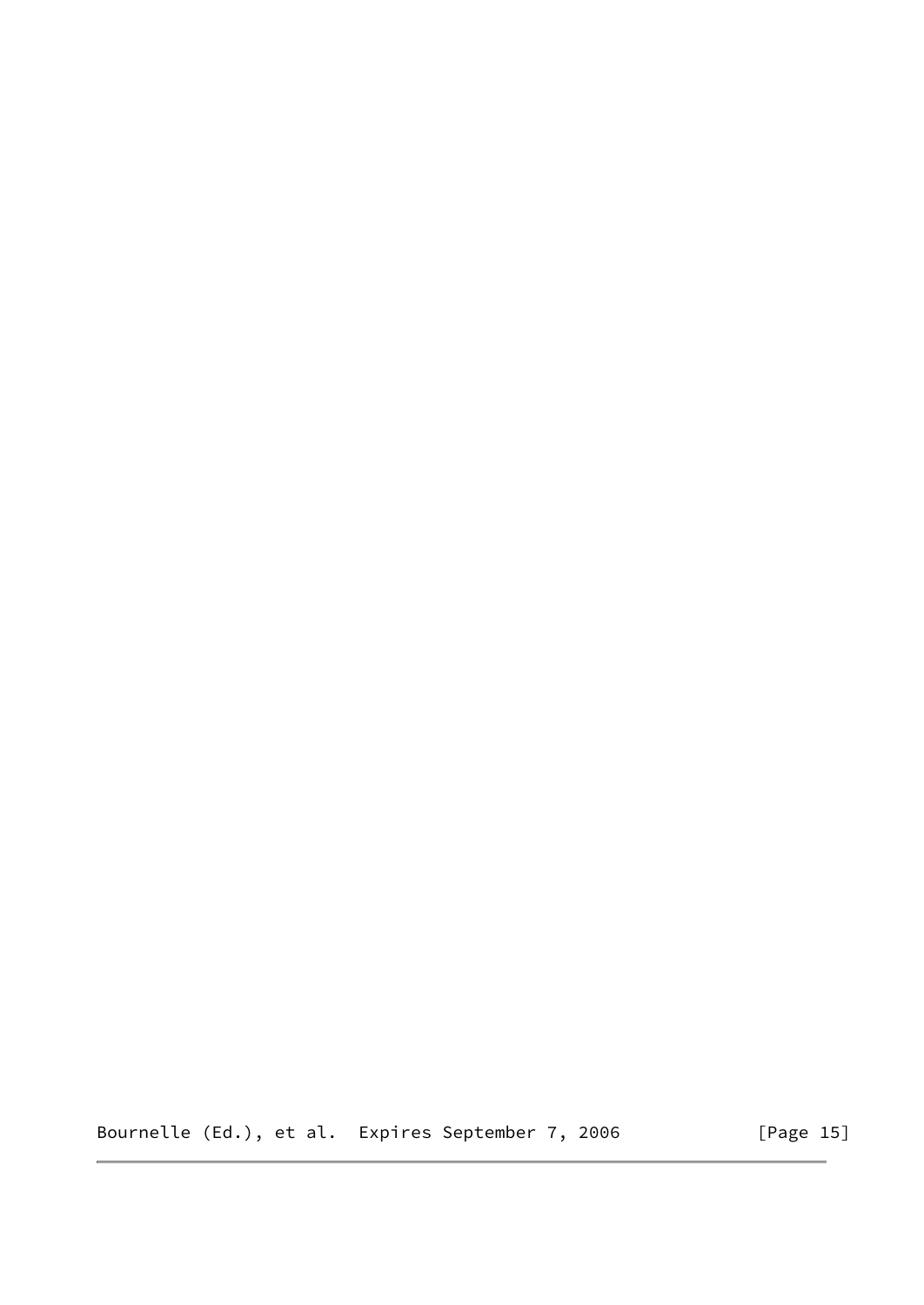# <span id="page-17-1"></span><span id="page-17-0"></span>[7](#page-17-0). Acknowledgements

 The authors would like to thank Sasikanth Bharadwaj, Vijay Devarapalli, James Kempf, Rajeev Koodli, Nakhjiri Madjid-MNAKHJI, Jean-Jacques Puig, Rene Soltwitsch and Alper Yegin for their valuable comments.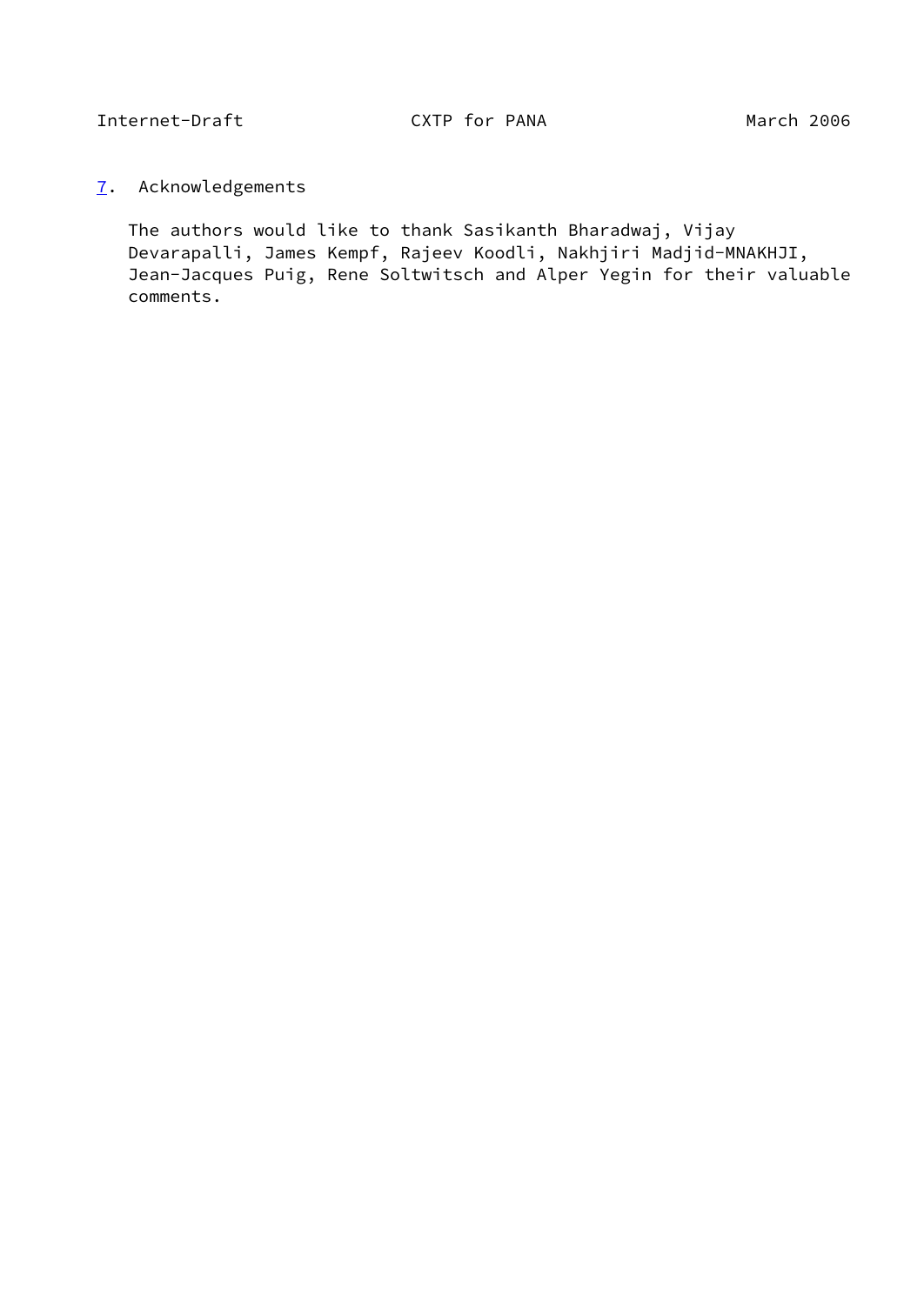<span id="page-18-1"></span>Internet-Draft CXTP for PANA March 2006

#### <span id="page-18-0"></span>[8](#page-18-0). Changes

<span id="page-18-2"></span>[8.1](#page-18-2). Changes from 00 to 01

Added an Applicability Statement.

 Changed "Session-Lifetime Elapsed" to "Session-Lifetime Remaining".

 The nPAA sends its Identity in the CTB. For this purpose, we added TLVs. This identity is used for the AAA-Key-int Key computation.

 The Context Data Block is specified both for the CT-Request and CTD message.

 The MN's previous Care-of Address field is filled with an identifier in order to match requests to responses.

Changed MAC AVP to AUTH AVP.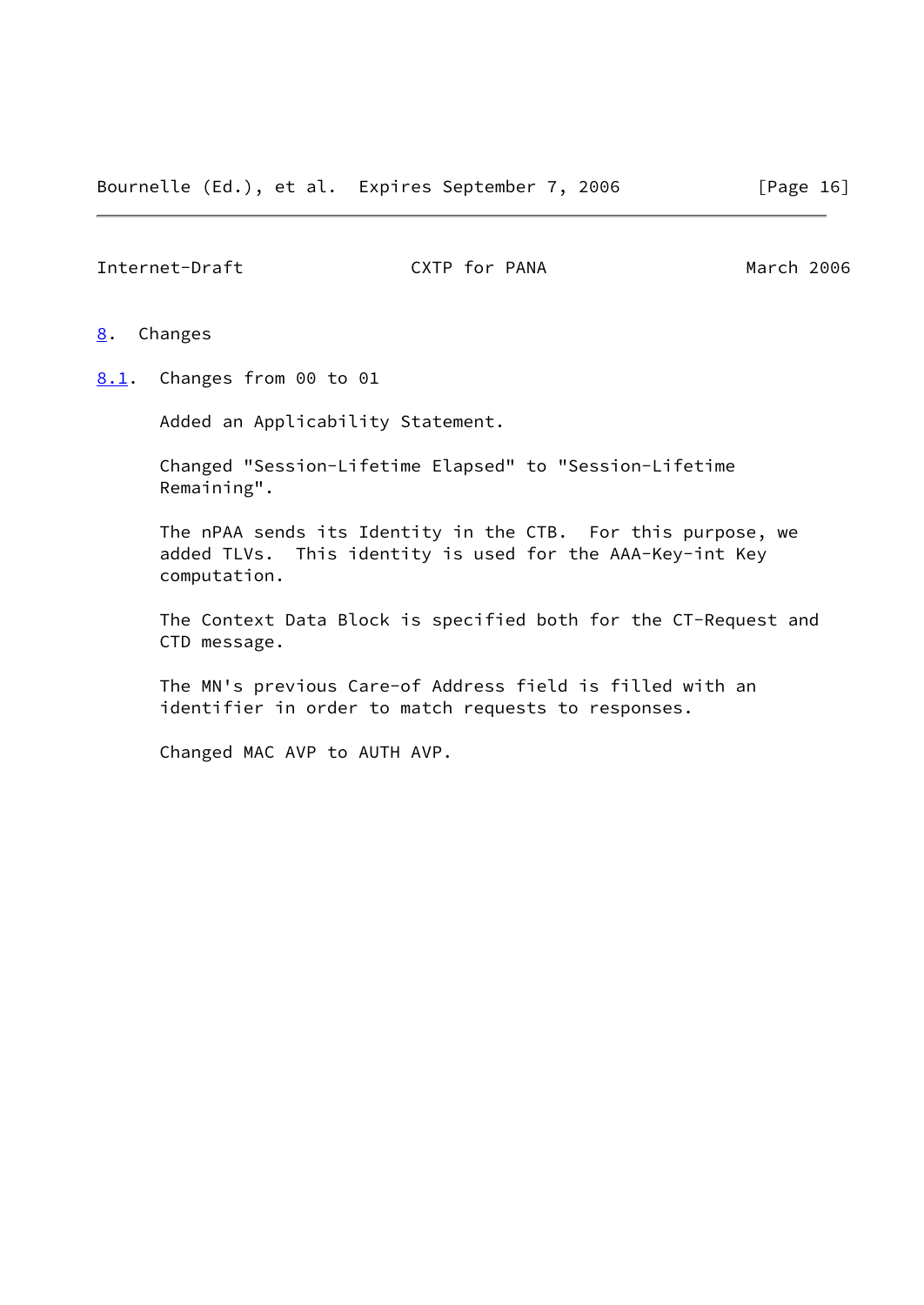Bournelle (Ed.), et al. Expires September 7, 2006 [Page 17]

<span id="page-19-5"></span><span id="page-19-4"></span><span id="page-19-2"></span><span id="page-19-1"></span><span id="page-19-0"></span>Internet-Draft CXTP for PANA March 2006 [9](#page-19-0). References [9.1](#page-19-2). Normative References [RFC2119] Bradner, S., "Key words for use in RFCs to Indicate Requirement Levels", [BCP 14](https://datatracker.ietf.org/doc/pdf/bcp14), [RFC 2119](https://datatracker.ietf.org/doc/pdf/rfc2119), March 1997. [I-D.ietf-pana-pana] Forsberg, D., "Protocol for Carrying Authentication for Network Access (PANA)", [draft-ietf-pana-pana-11](https://datatracker.ietf.org/doc/pdf/draft-ietf-pana-pana-11)</u> (work in progress), March 2006. [I-D.ietf-pana-mobopts] Forsberg, D., "PANA Mobility Optimizations", [draft-ietf-pana-mobopts-01](https://datatracker.ietf.org/doc/pdf/draft-ietf-pana-mobopts-01) (work in progress), October 2005. [RFC4067] Loughney, J., Nakhjiri, M., Perkins, C., and R. Koodli, "Context Transfer Protocol (CXTP)", [RFC 4067,](https://datatracker.ietf.org/doc/pdf/rfc4067) July 2005. [9.2](#page-19-3). Informative References [RFC2409] Harkins, D. and D. Carrel, "The Internet Key Exchange (IKE)", [RFC 2409,](https://datatracker.ietf.org/doc/pdf/rfc2409) November 1998. [I-D.ietf-pana-snmp] Mghazli, Y., "SNMP usage for PAA-EP interface",

<span id="page-19-6"></span><span id="page-19-3"></span> [RFC3588] Calhoun, P., Loughney, J., Guttman, E., Zorn, G., and J. Arkko, "Diameter Base Protocol", [RFC 3588,](https://datatracker.ietf.org/doc/pdf/rfc3588) September 2003.

[draft-ietf-pana-snmp-05](https://datatracker.ietf.org/doc/pdf/draft-ietf-pana-snmp-05) (work in progress), January 2006.

<span id="page-19-7"></span>[I-D.aboba-802-context]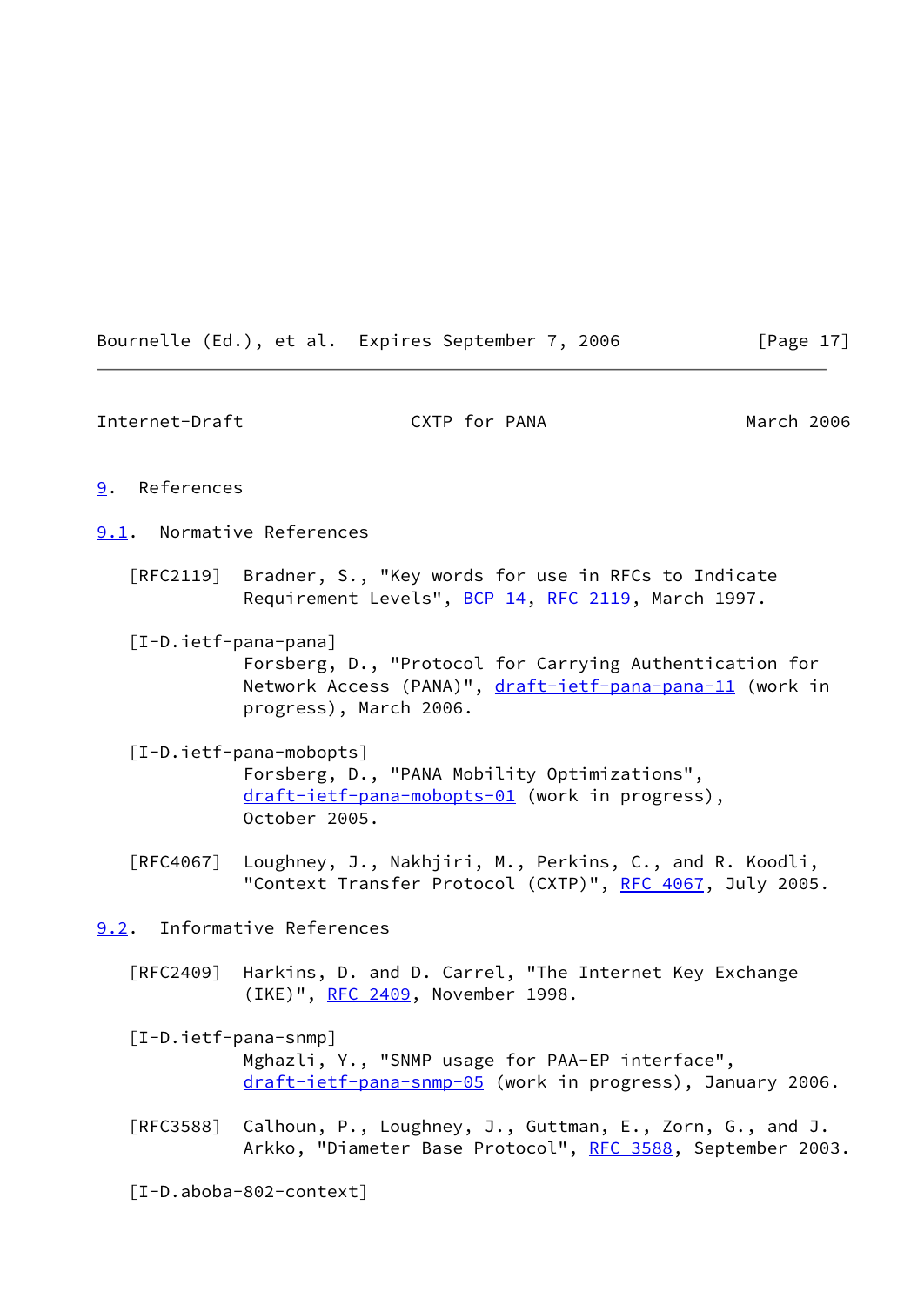Aboba, B. and T. Moore, "A Model for Context Transfer in IEEE 802", [draft-aboba-802-context-02](https://datatracker.ietf.org/doc/pdf/draft-aboba-802-context-02) (work in progress), April 2002.

Bournelle (Ed.), et al. Expires September 7, 2006 [Page 18]

<span id="page-20-0"></span>

| Internet-Draft                                                                                   | CXTP for PANA | March 2006 |
|--------------------------------------------------------------------------------------------------|---------------|------------|
| Authors' Addresses                                                                               |               |            |
| Julien Bournelle<br>GET/INT<br>9 rue Charles Fourier<br>Evry 91011<br>France                     |               |            |
| Email: julien.bournelle@int-evry.fr                                                              |               |            |
| Maryline Laurent-Maknavicius<br>GET/INT<br>9 rue Charles Fourier<br>Evry 91011<br>France         |               |            |
| Email: maryline.maknavicius@int-evry.fr                                                          |               |            |
| Hannes Tschofenig<br>Siemens Corporate Technology<br>Otto-Hahn-Ring 6<br>81739 Munich<br>Germany |               |            |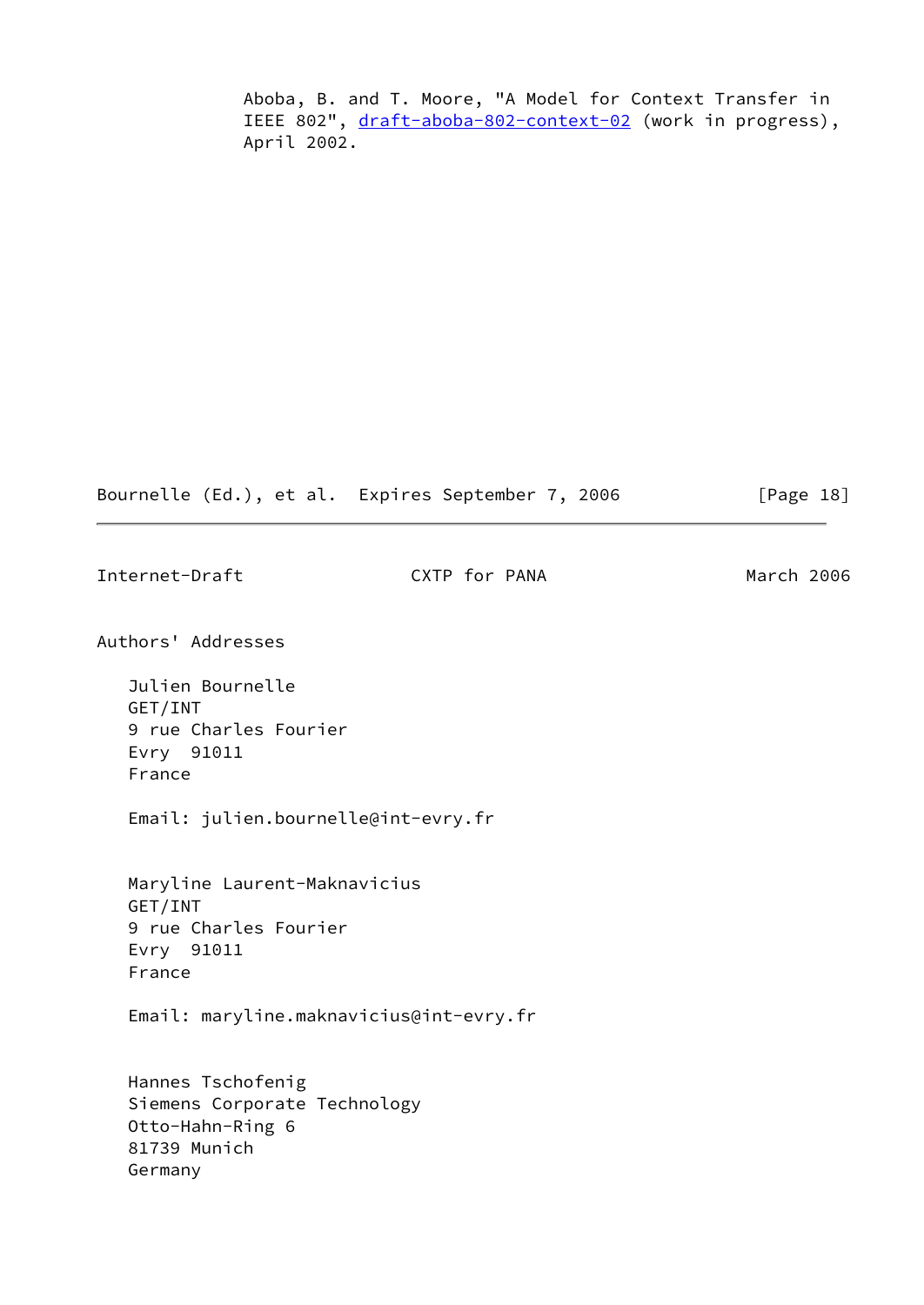Email: Hannes.Tschofenig@siemens.com

 Yacine El Mghazli Alcatel Route de Nozay Marcoussis 91460 France Email: yacine.el\_mghazli@alcatel.fr Gerardo Giaretta TILab via G. Reiss Romoli, 274 TORINO 10148 Italy Email: gerardo.giaretta@telecomitalia.it

Bournelle (Ed.), et al. Expires September 7, 2006 [Page 19]

Internet-Draft CXTP for PANA March 2006

 Rafa Marin Lopez University of Murcia 30071 Murcia Spain

Email: rafa@dif.um.es

 Yoshihiro Ohba Toshiba America Research, Inc. 1 Telcordia Drive Piscateway, NJ 08854 USA

 Phone: +1 732 699 5365 Email: yohba@tari.toshiba.com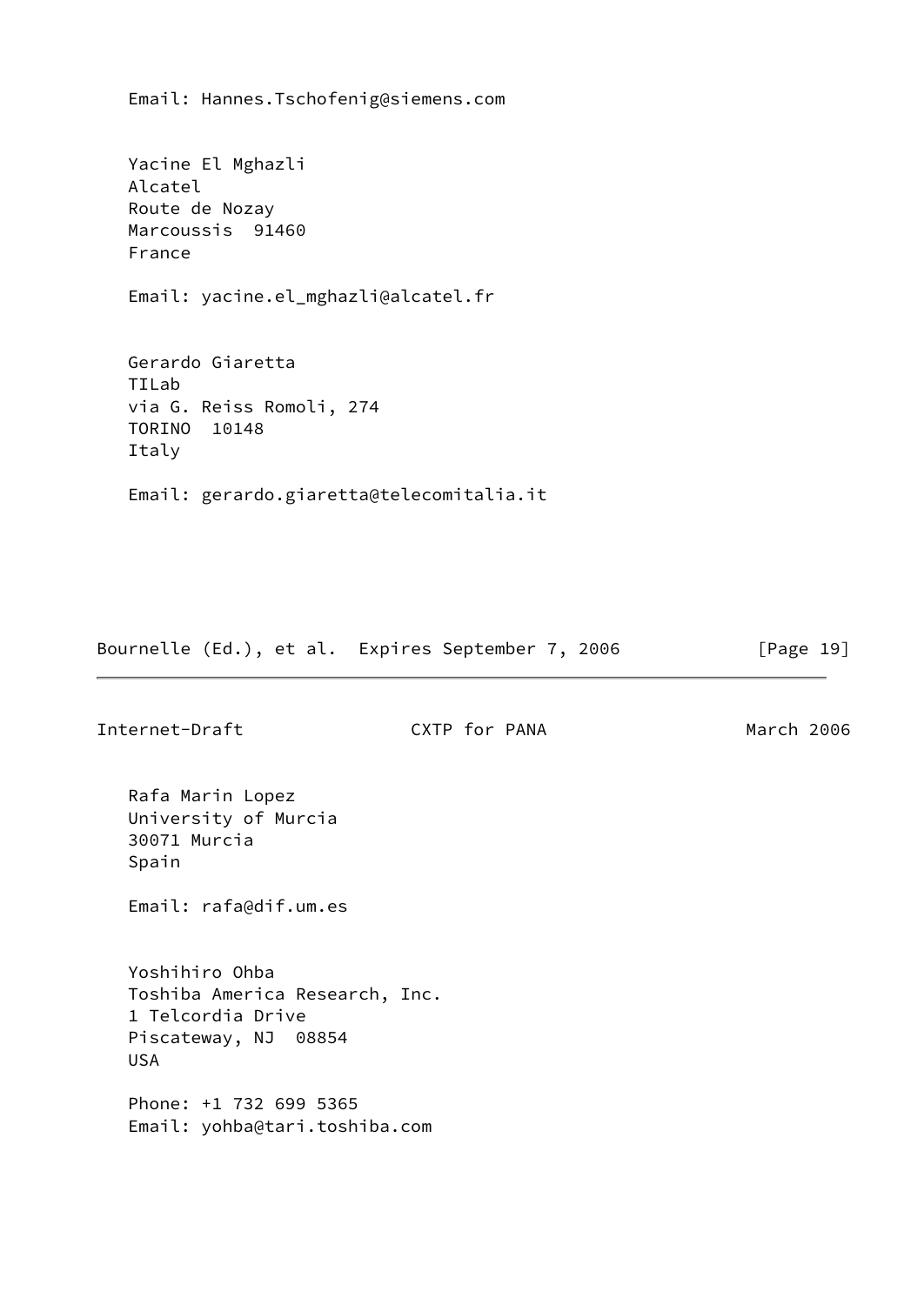Bournelle (Ed.), et al. Expires September 7, 2006 [Page 20]

<span id="page-22-0"></span>Internet-Draft CXTP for PANA March 2006

Intellectual Property Statement

 The IETF takes no position regarding the validity or scope of any Intellectual Property Rights or other rights that might be claimed to pertain to the implementation or use of the technology described in this document or the extent to which any license under such rights might or might not be available; nor does it represent that it has made any independent effort to identify any such rights. Information on the procedures with respect to rights in RFC documents can be found in [BCP 78](https://datatracker.ietf.org/doc/pdf/bcp78) and [BCP 79](https://datatracker.ietf.org/doc/pdf/bcp79).

Copies of IPR disclosures made to the IETF Secretariat and any